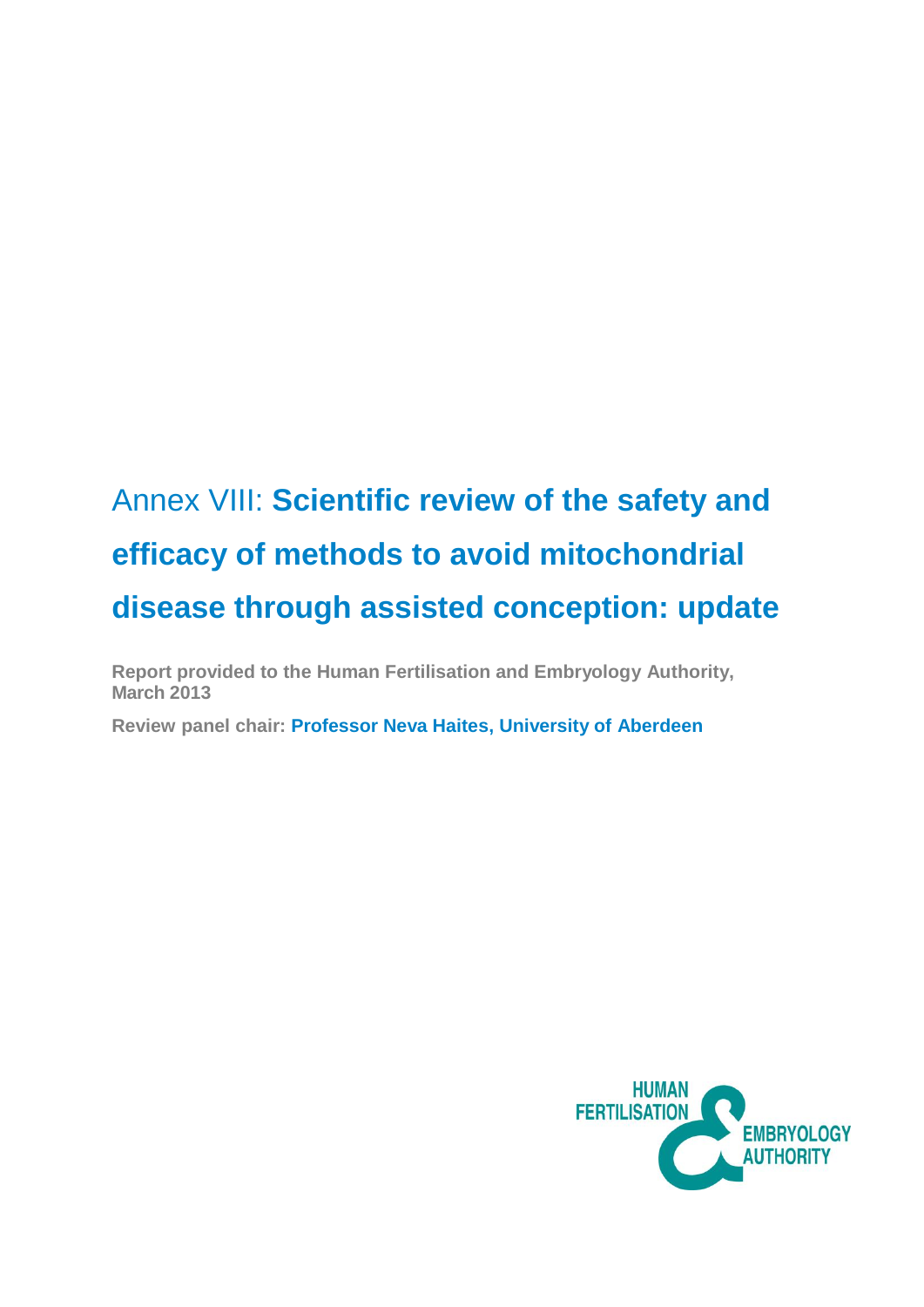# **Contents**

|                                                                                                         | Page |
|---------------------------------------------------------------------------------------------------------|------|
| <b>Executive summary</b>                                                                                | 3    |
| 1. Introduction, scope and objectives<br>2. Review of maternal spindle transfer and pronuclear transfer | 6    |
| to avoid mitochondrial disease                                                                          |      |
| 3. Further research                                                                                     | 19   |
| <b>Annex A: Methodology of review</b>                                                                   | 23   |
| <b>Annex B: Evidence reviewed</b>                                                                       | 25   |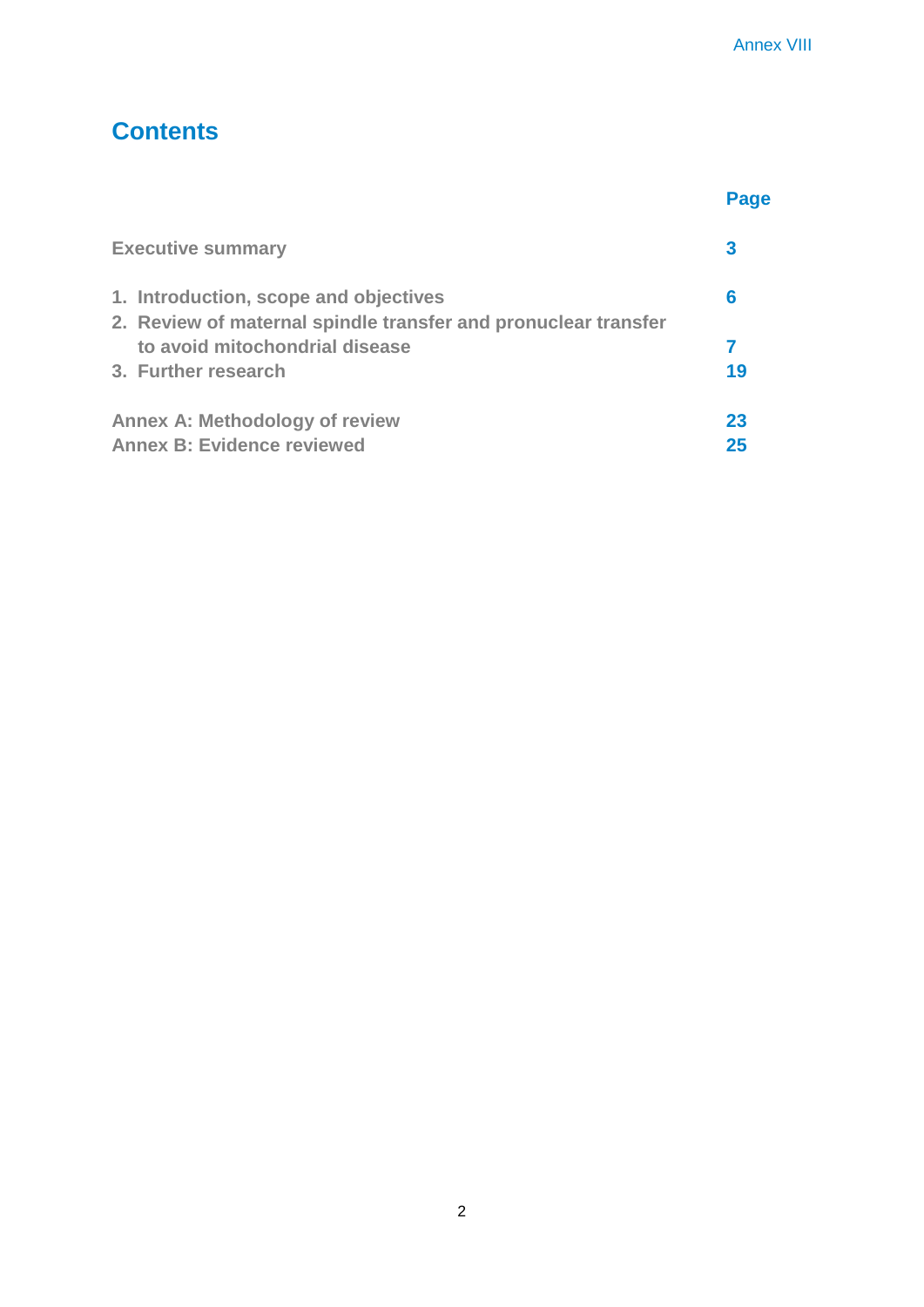# **Executive summary**

Mitochondria are small structures present in cells that produce much of the energy required by the cell. They contain a small amount of DNA that is inherited exclusively from the mother through the mitochondria present in her eggs. Mutations in this mitochondrial DNA can cause a range of rare but serious diseases, which can be fatal. However, there are several novel methods with the potential to reduce the transmission of abnormal mitochondrial DNA from a mother to her child, and thus avoid mitochondrial disease in the child and subsequent generations.

The Human Fertilisation and Embryology (HFE) Act 1990 (as amended) only permits eggs and embryos that have not had their nuclear or mitochondrial DNA altered to be used for treatment. However, the Act allows for regulations to be passed by Parliament that will allow techniques that alter the DNA of an egg or embryo to be used in assisted conception, to prevent the transmission of serious mitochondrial disease.

The Secretary of State for Health asked the Human Fertilisation and Embryology Authority (HFEA), in February 2011, to carry out a scientific review to scope "expert views on the effectiveness and safety of mitochondrial transfer". In order to carry out this task, the HFEA established a small panel, with broad-ranging scientific and clinical expertise, to collate and summarise the current state of expert understanding on the safety and efficacy of methods to avoid mitochondrial disease through assisted conception. The panel reported its findings in April  $2011.<sup>1</sup>$ 

The panel noted that Preimplantation Genetic Diagnosis (PGD)<sup>2</sup> can only reduce, not eliminate, the risk of transmitting abnormal mitochondrial DNA that may lead to a mitochondrial disease. PGD is suitable for some, but not all, patients who suffer from mutations in their mitochondrial DNA. The panel made recommendations for centres carrying out PGD for mitochondrial disease to reduce the level of uncertainty around the diagnosis.

The panel concluded that the techniques of Maternal Spindle Transfer (MST) and Pronuclear Transfer (PNT)<sup>3</sup> are potentially useful for a specific and defined group of patients whose offspring may have severe or lethal genetic disease, due to

<sup>1</sup> http://www.hfea.gov.uk/6372.html

 $2^{2}$  PGD involves removing and examining one or more cells from an early embryo, in the current context to identify those embryos that are unlikely to develop a mitochondrial disorder in the resulting child. PGD for mitochondrial diseases is licensed in the UK.

<sup>&</sup>lt;sup>3</sup> Maternal spindle transfer and pronuclear transfer are two techniques, currently at the research stage that would involve transferring the nuclear genetic material from an unfertilised or fertilised egg that contains mitochondria with mutant mtDNA into an unfertilised or fertilised donor egg with normal mitochondria from which its nuclear genetic material has been removed. Neither technique is permitted for treatment under the HFE Act 1990 (as amended) because each replaces (and thereby alters) the mitochondrial DNA of the egg or embryo with that from the donor.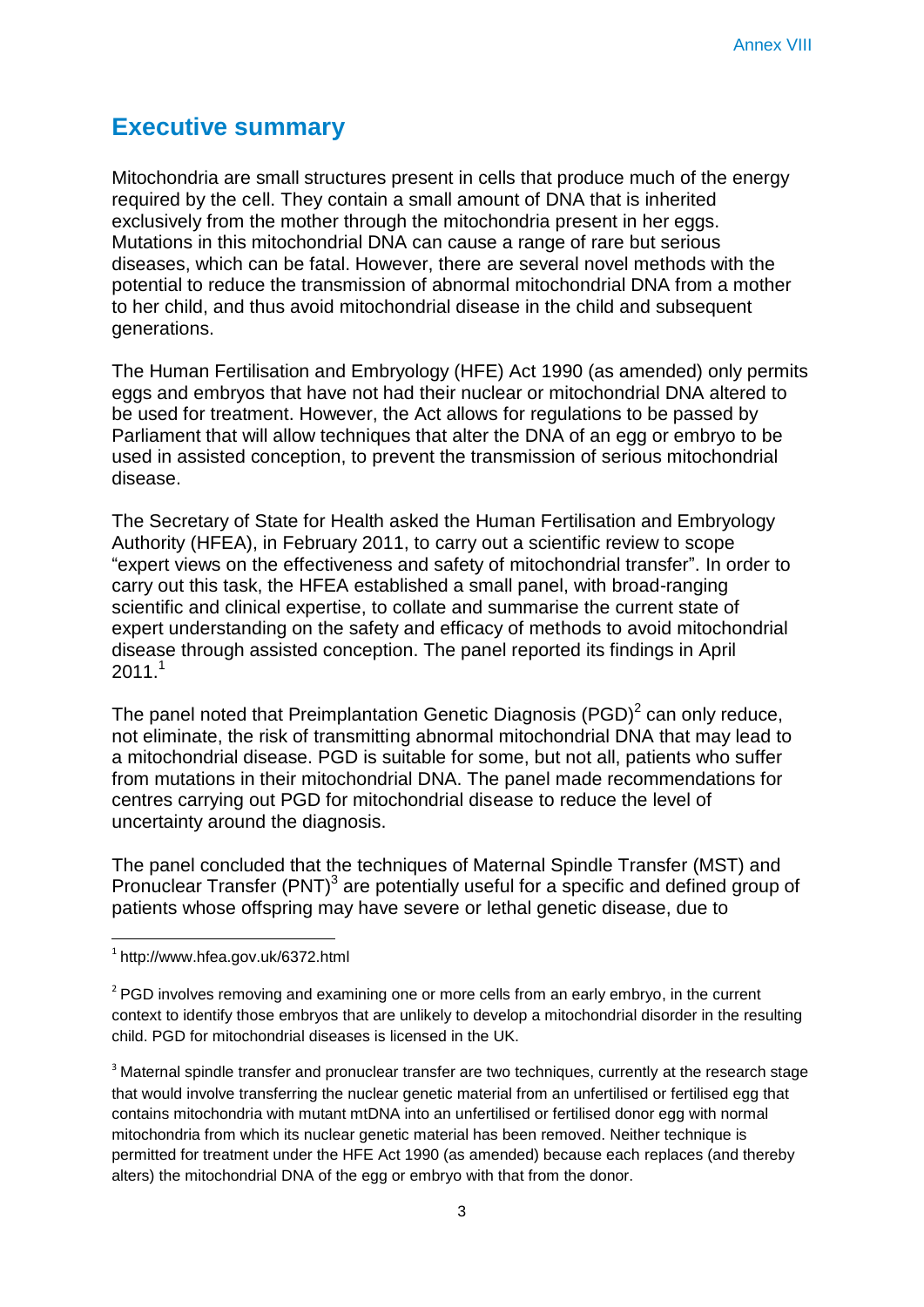mutations in mitochondrial DNA<sup>4</sup>, and who have no other option of having their own genetic child. As in every area of medicine, moving from research into clinical practice always involves a degree of uncertainty. The panel concluded that evidence available at that time (March 2011) did not suggest that the techniques are unsafe. Nevertheless, these techniques, especially applied to human embryos are novel, and have relatively few data to provide robust evidence on safety. The panel therefore urged that additional research be undertaken to provide further safety information and knowledge about the biology of human mitochondria and the panel proposed a set of experiments that it felt to be critical. Although optimistic about the potential of these techniques, the panel recommended a cautious approach and advised that this research be carried out, and the results taken into account, before the techniques can be considered safe and effective for clinical use.

Following receipt of this report the Secretary of State for Health and the Secretary of State for Business, Innovation and Skills asked the HFEA (together with Sciencewise<sup>5</sup>) to conduct a programme of public dialogue on the social and ethical impact of making these techniques available to patients. The findings of this public dialogue work, together with considerations of the practical implications of allowing these techniques to take place within regulations, will be reported back to the Government in spring 2013.

In anticipation of the outcomes of this public dialogue work the Secretary of State for Health asked the HFEA, in December 2012, to provide an updated view on the science to support the assessment of the efficacy and safety of MST and PNT techniques, including any recently published findings and the extent to which the panel's recommendations have been addressed. This report outlines the panel's updated view. It should be read alongside the panel's 2011 review. The remainder of this executive summary sets out the panel's conclusions regarding the safety and efficacy of MST and PNT (as of March 2013).

The panel's view still stands that MST and PNT have the potential to be used for all patients with mtDNA disorders, which may make them preferential to PGD in the future. In patients with homoplasmy or high levels of heteroplasmy, these are the only techniques that would make it possible for them to have a genetically related unaffected child.

There is currently more published work available to support MST than PNT, but there is still insufficient evidence to recommend one transfer technique over the other. Indeed, once an embryo begins to develop normally, the data accumulating from the two methods would appear to be very complementary.

Although the results with the two techniques are promising, further experiments need to be done before introducing either into clinical practice to provide further

 $\overline{a}$ 

<sup>&</sup>lt;sup>4</sup> Mitochondrial disease can also be due to mutations in nuclear genes that encode products required within mitochondria, for which these methods are not relevant, although PGD can ne used in these cases.

<sup>&</sup>lt;sup>5</sup> The Sciencewise Expert Resource Centre (Sciencewise-ERC) is the UK's national centre for public dialogue in policy making involving science and technology issues.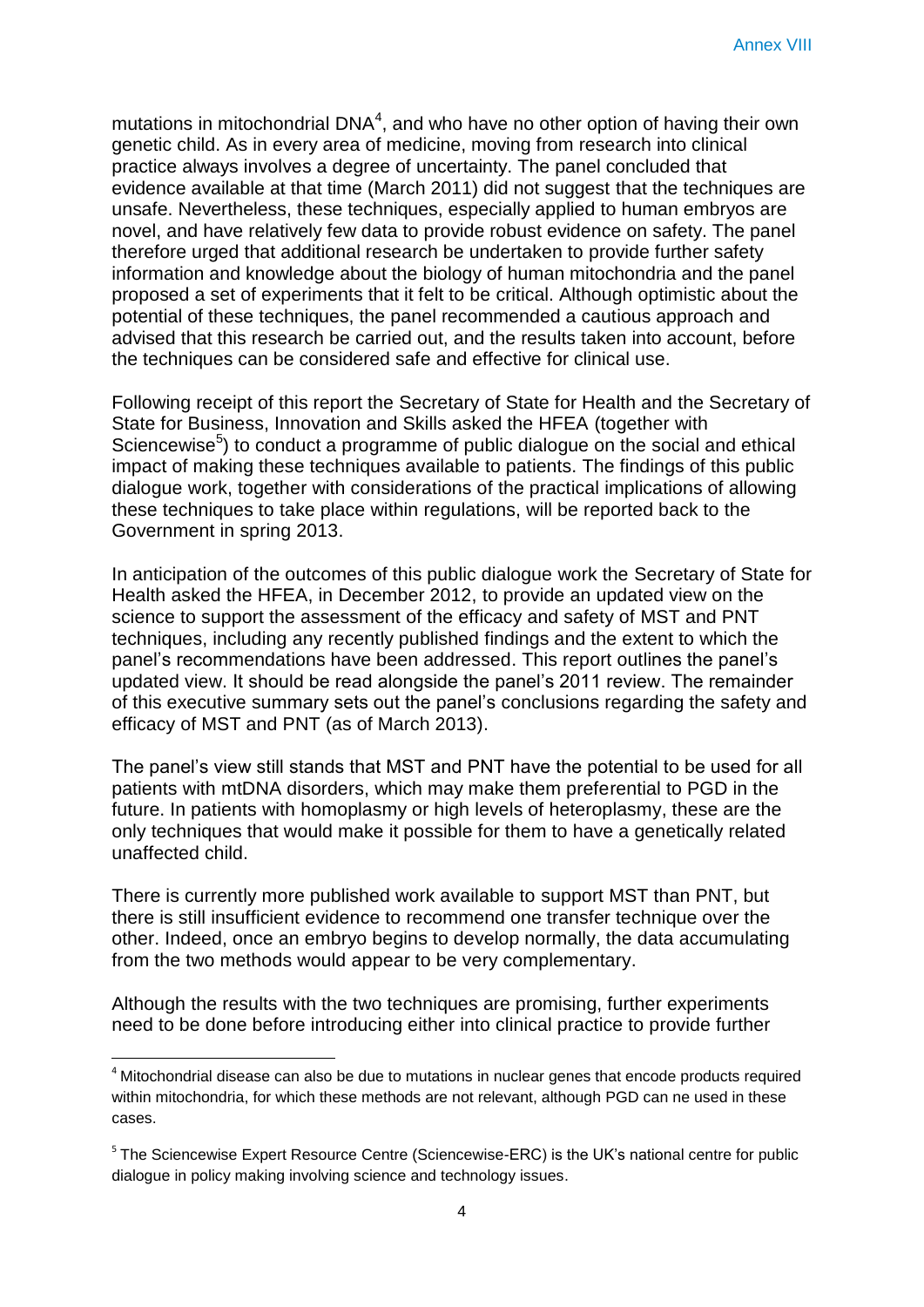reassurance with respect to efficiency and safety.

Once assessed as safe to use in clinical practice, the panel strongly recommends that permission is sought from the parents of the children born from MST or PNT to be followed up for an extensive period (then seek permission from the children themselves, when old enough). In the case of females, this ideally should be extended to the next generation. These recommendations should also apply to PGD for mtDNA genetic diseases.

Until knowledge has built up that says otherwise, the panel recommends that any female born following MST or PNT should be advised, when old enough, that she may herself be at risk of having a child with a significant level of mutant mtDNA, putting this child or (if a female) subsequent generations at risk of mitochondrial disease. Thus, we recommend that any female born following MST or PST is advised that, should she wish to have children of her own, that her oocytes or early embryos are analysed by PGD in order to select for embryos free of abnormal mtDNA. This has the potential to eliminate risk in subsequent generations.

The panel recommends the following regarding the minimum set of critical experiments set out in the 2011 report:

- MST using human oocytes that are then fertilised (not activated). This has now been carried out and published, but it is still important for some followup experiments to be carried out, notably to improve efficiency if possible, and further corroborative experiments would be valuable.
- Experiments comparing PNT using normally-fertilised human oocytes with normal ICSI fertilised human oocytes appear to be well underway, but their results will need assessing before they can be incorporated into future recommendations.
- The panel no longer feels that PNT in a non-human primate model, with the demonstration that the offspring derived are normal, is critical or mandatory.

The panel now considers the following related set of experiments to also be critical:

 Further studies on mosaicism in human morulae (comparing individual blastomeres) and on human embryonic stem (ES) cells (and their differentiated derivatives) derived from blastocysts, where the embryos have (i) originated from oocytes heteroplasmic for mtDNA and (ii) been created through MST and PNT using oocytes or zygotes with two different variants of mtDNA. Although experiments are already reported on ES cells and their derivatives with MST, further corroborative experiments would be valuable.

The panel makes a number of updated recommendations regarding additional recommended research, which are outlined at 3.9 and 3.10.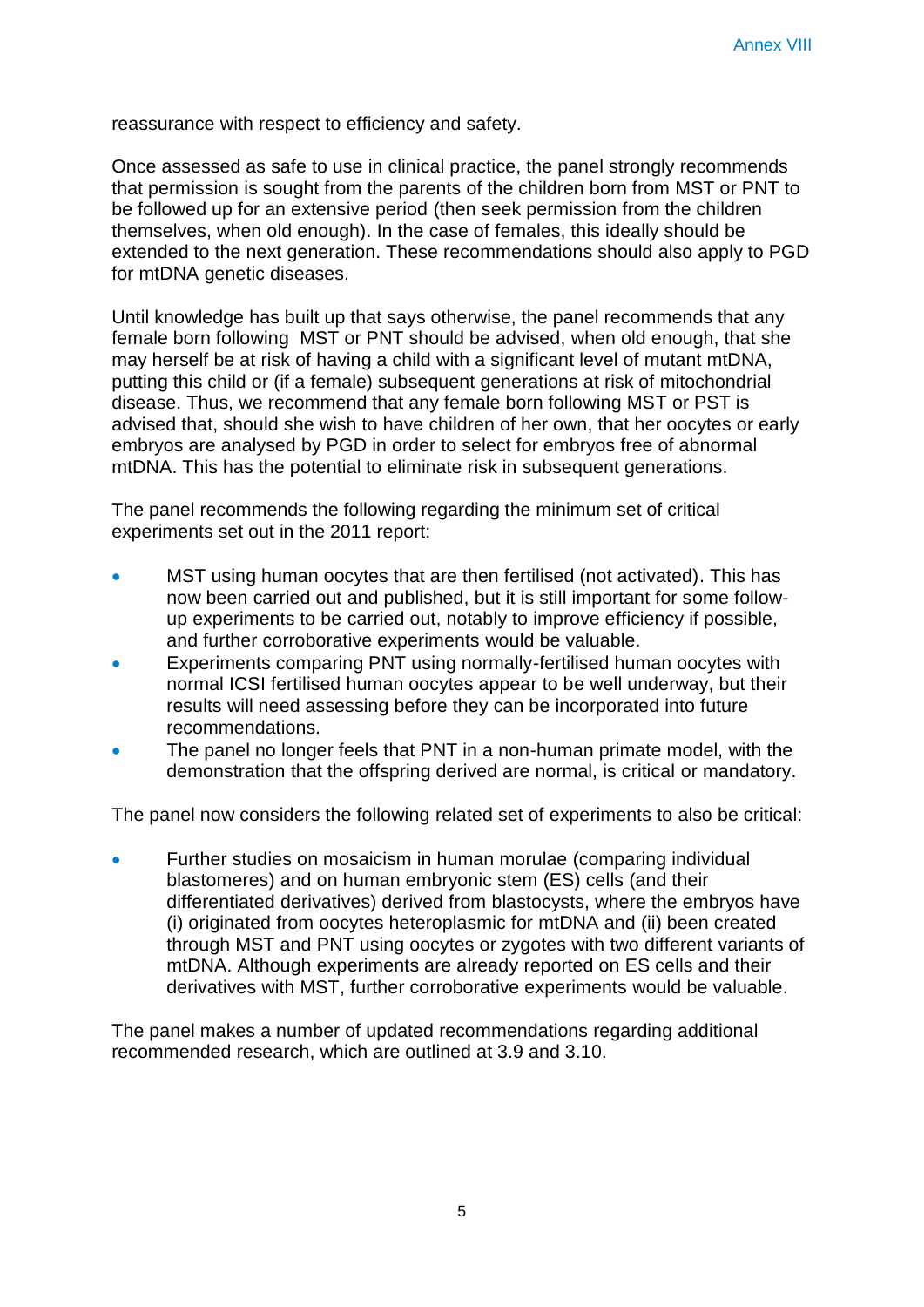# **1. Introduction, scope and objectives**

### **1.1 Introduction**

- **1.1.1** Mitochondrial malfunction has been recognised as the significant cause of a number of serious multi-organ diseases. The underlying defects can be due to mutations in nuclear DNA affecting gene products required within mitochondria, or to mutations in DNA carried within the mitochondria themselves. The latter encode products required exclusively for the oxidative phosphorylation (OxPhos) process of the electron transfer chain, which generates energy for cells in the form of ATP. Although relatively rare, the seriousness of these diseases and particularly the unusual inheritance pattern of mitochondrial DNA (mtDNA) mutations have made them a focus for research into preimplantation methods to reduce or avoid a disease in offspring.
- **1.1.2** Section 2 of the 2011 report provides an overview of mitochondrial biology and disease including definitions of terms and a list of clinical disorders that are associated with mutations in mitochondrial DNA (mtDNA). Section 3 of the 2011 Report considered and made recommendations on the use of PGD to avoid mitochondrial disease and annex D outlined a glossary. This information has not been repeated within this update.

### **1.2 Scope and objectives of this review**

- **1.2.1** The terms of reference for the panel are to "collate and summarise the current state of expert understanding on the safety and efficacy of maternal spindle transfer and pro-nuclear transfer in order to update their report of April 2011." Accordingly, this review focuses exclusively on the science and the safety and effectiveness of these techniques, and does not consider the ethical and legal issues that are raised by such techniques.
- **1.2.2** The methodology of this review is set out at annex A and the evidence reviewed is listed at annex B.
- **1.2.3** This report is structured as follows: section 2 and 3 consider the effectiveness and safety of MST and PNT, suggests further research and makes recommendations. In addressing its terms of reference, the panel has tried to set out the issues in as clear a manner as possible. However, as the biology of mitochondria is complex, the language used is necessarily technical in parts.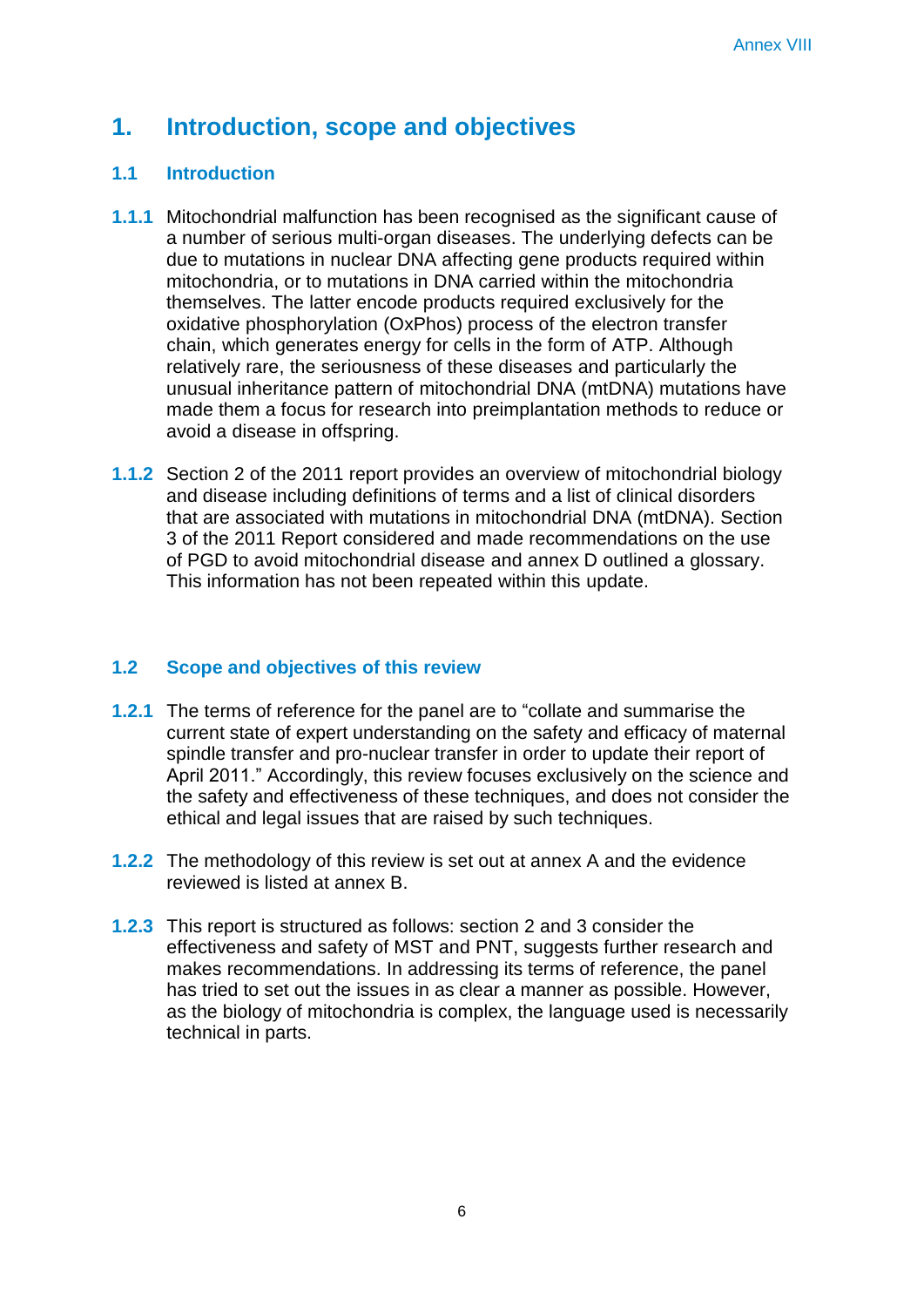# **2. Review of maternal spindle transfer and pronuclear transfer to avoid mitochondrial disease**

## **2.1 Recap summary of the methods**

- **2.1.1** In cases where PGD is not appropriate, such as cases where the woman has high levels of mitochondrial heteroplasmy $^6$  or is homoplasmic<sup>7</sup> for mutant mtDNA, transmission of mtDNA disease can be avoided by using healthy donated oocytes. This method is safe, and has strong supporters<sup>8</sup>. However, whilst this guarantees the disease is not transmitted, it also means that any resultant child will not be genetically related to the mother. The novel methods that the panel reviewed allow the transmission of both parent's nuclear DNA but involve replacing abnormal mitochondria with normal mitochondria: maternal spindle transfer (MST) and pronuclear transfer (PNT).
- **2.1.2** MST uses micromanipulation techniques to transfer the nuclear genetic material (the spindle with maternally-derived chromosomes attached) from one oocyte into another from which its nuclear genetic material has been removed<sup>9</sup>(Figure 1). The reconstituted oocyte is then fertilised to allow embryo development. PNT uses similar micromanipulation techniques to transfer the nuclear genetic material, in this case both the maternal- and paternal-derived pronuclei, from a fertilised oocyte (zygote) into an enucleated donor zygote (Figure 2). MST takes place between mature metaphase II oocytes. PNT takes place between fertilised oocytes, after the stage where the egg has been penetrated by sperm but prior to the first embryonic cell division. Both techniques are therefore carried out prior to the formation of an embryo when the maternal and paternal chromosomes come together within the same nucleus<sup>10</sup>. With either method, any resulting child would inherit nuclear genetic material from both parents, while the mitochondria would be derived largely or perhaps exclusively from the oocyte provided by the donor. These methods could therefore effectively substitute the mitochondria in the oocytes of a woman known to carry mutant mtDNA with mitochondria carrying normal mtDNA from the oocyte donor. If efficient, so that there is little or no transfer of abnormal mtDNA, this method could avoid mitochondrial disease not just in the resulting child, but also in subsequent generations (but see further detail on this below).

 $6$  Where two or more different mtDNA types coexist in a single cell, commonly used (as in this report) where one type is abnormal, and the other normal

 $7$  Where all the mitochondria in a cell contain the same mtDNA, which can either be all abnormal or all normal

<sup>&</sup>lt;sup>8</sup> A statement from Joanna Poulton (Professor and Hon Consultant in Mitochondrial Genetics,

University of Oxford), Joerg P Burgstaller (IFA Tulln and University of Veterinary Medicine Vienna) and Iain G. Johnston (Imperial College London)

 $9$  This is equivalent to the oocyte being enucleated, and this term is used by some, although the chromosomes are not contained within a nuclear membrane at this stage.

 $10$  MST occurs pre-fertilisation and PNT occurs post-fertilisation but prior to the breakdown of the pronuclear membranes (syngamy)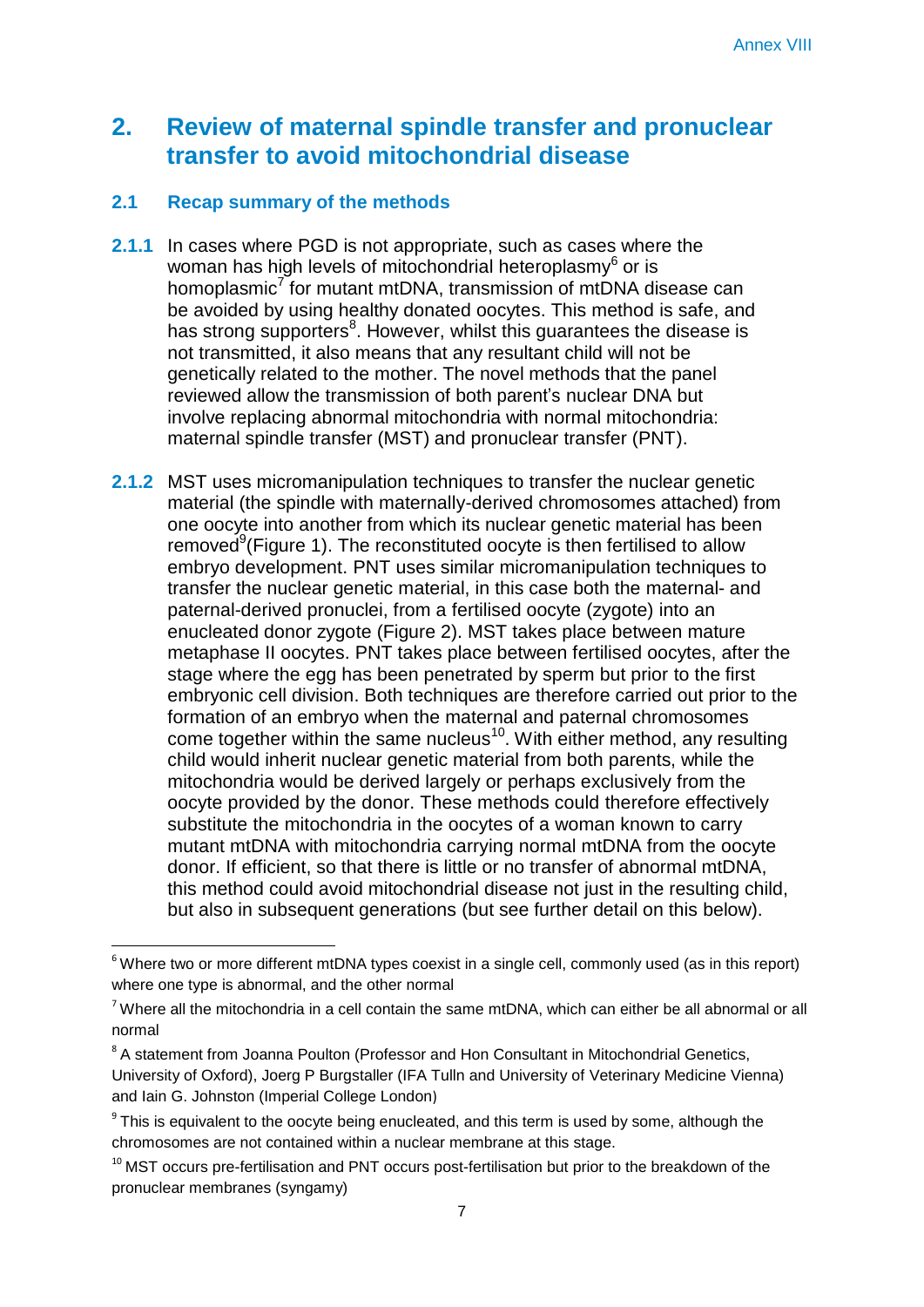

### **Figure 1. Maternal spindle transfer technique**



**Figure 2. Pronuclear transfer technique** 11

<sup>&</sup>lt;sup>11</sup> Bredenoord, A and P. Braude (2010) "Ethics of mitochondrial gene replacement: from bench to bedside" BMJ 341. Image reproduced with permission of Author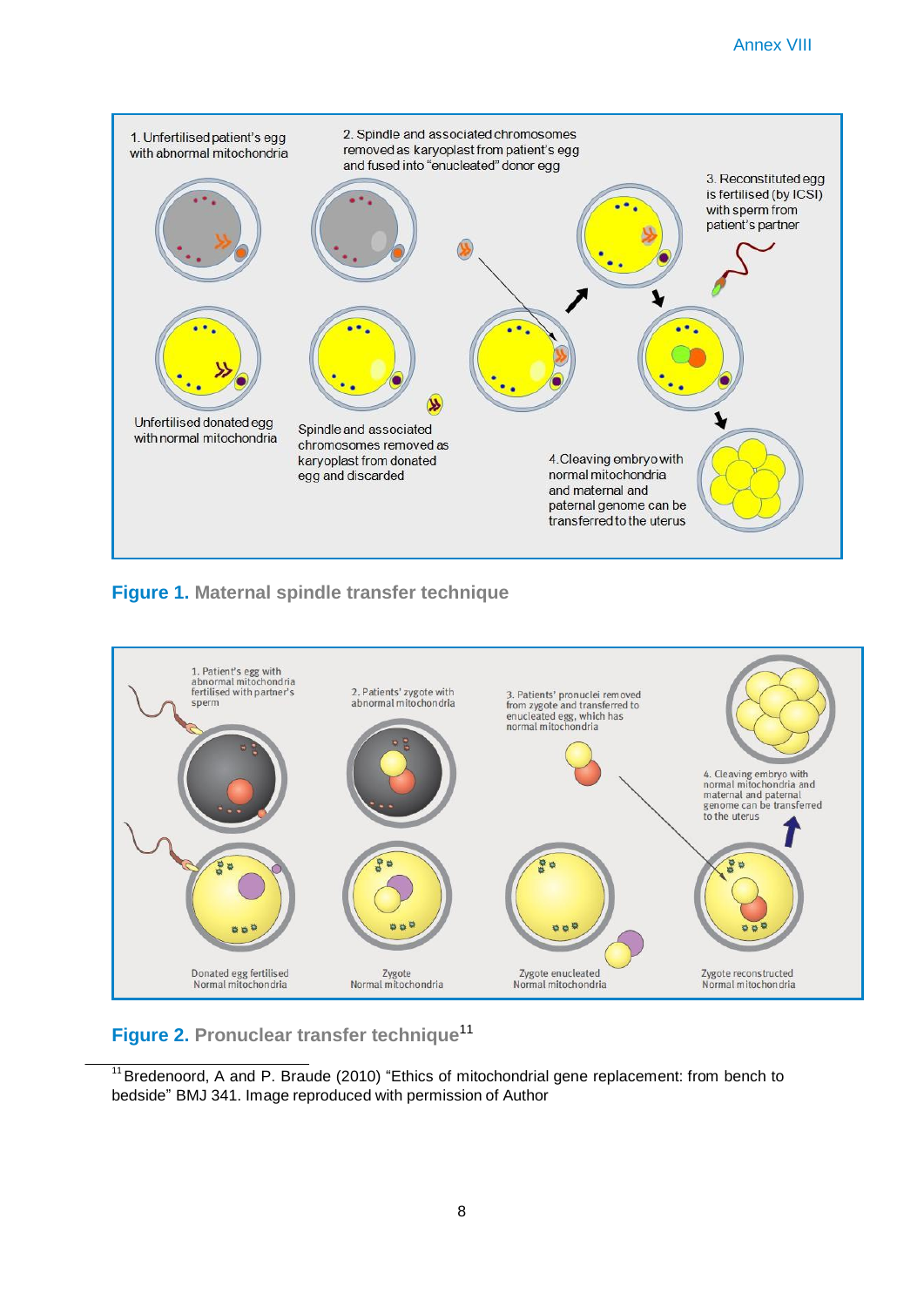**2.1.3** Although similar methodology is employed, it is important to stress that neither MST nor PNT is equivalent to reproductive cloning (somatic cell nuclear transfer, or SCNT). Any children resulting from MST or PNT would have arisen from fertilisation and be genetically unique. They would be the genetic child of the woman receiving treatment and her partner. MST and PNT do not involve reprogramming cells or nuclei as SCNT does, which is a relatively inefficient process and associated with significant risks of abnormal development<sup>11</sup>.

#### **2.2 Effectiveness of MST and PNT**

1

- **2.2.1** A review of the effectiveness of MST and PNT, based on studies published up to March 2011, is outlined in section 4.2 of the original report.
- **2.2.2** Since 2011, several significant proof-of-principle studies with respect to the possible use of MST and PNT methods for treating mitochondrial disease have been carried out using human oocytes and zygotes and also with Macaque oocytes:
- **2.2.3** MST has been carried out on 65 human oocytes donated for research (a further 33 served as controls). Although some oocytes displayed clear evidence of abnormal fertilisation (53% - determined by an irregular number of pronuclei), remaining embryos were capable of developing to blastocysts and producing embryonic stem cell lines at rates similar to controls. All five of the embryonic stem cell lines derived from zygotes predicted to have undergone normal fertilisation after MST had normal euploid karyotypes and contained exclusively donor mtDNA<sup>12</sup> (Tachibana et al, 2013).
- **2.2.4** A second study has also demonstrated the use of MST with human oocytes, although these were parthenogenetically activated rather than fertilised. The primary purpose of the study was to assess the degree of mitochondrial DNA carryover rather than establishing a technique for creating embryos for clinical use. MST was shown not to reduce developmental efficiency to the blastocyst stage, and genome integrity was maintained, provided that spontaneous oocyte activation was avoided through the transfer of spindle–chromosome

 $11$  The panel examined substantial evidence about SCNT as part of the 2011 review, including studies on heteroplasmy where mitochondria in the somatic cell persisted, sometimes at high levels, in the cloned embryo and offspring. This was usually associated with fusion of the somatic cell with an enucleated oocyte. This can introduce significant numbers of mitochondria that are in an active and replicating state, together with associated mitochondrial replication factors made by the somatic cell nucleus. In contrast, these factors are probably absent in mitochondria in mature oocytes or zygotes, as these mitochondria do not replicate until later. MST and PNT do not involve somatic cells.

 $12$  An ES cell line was also established from a zygote that had 3 pronuclei and one polar body (3PN/1PB) instead of the normal 2PN/2PB. This had a triploid karyotype consistent with a failure to extrude the second polar body and retention of its genetic material.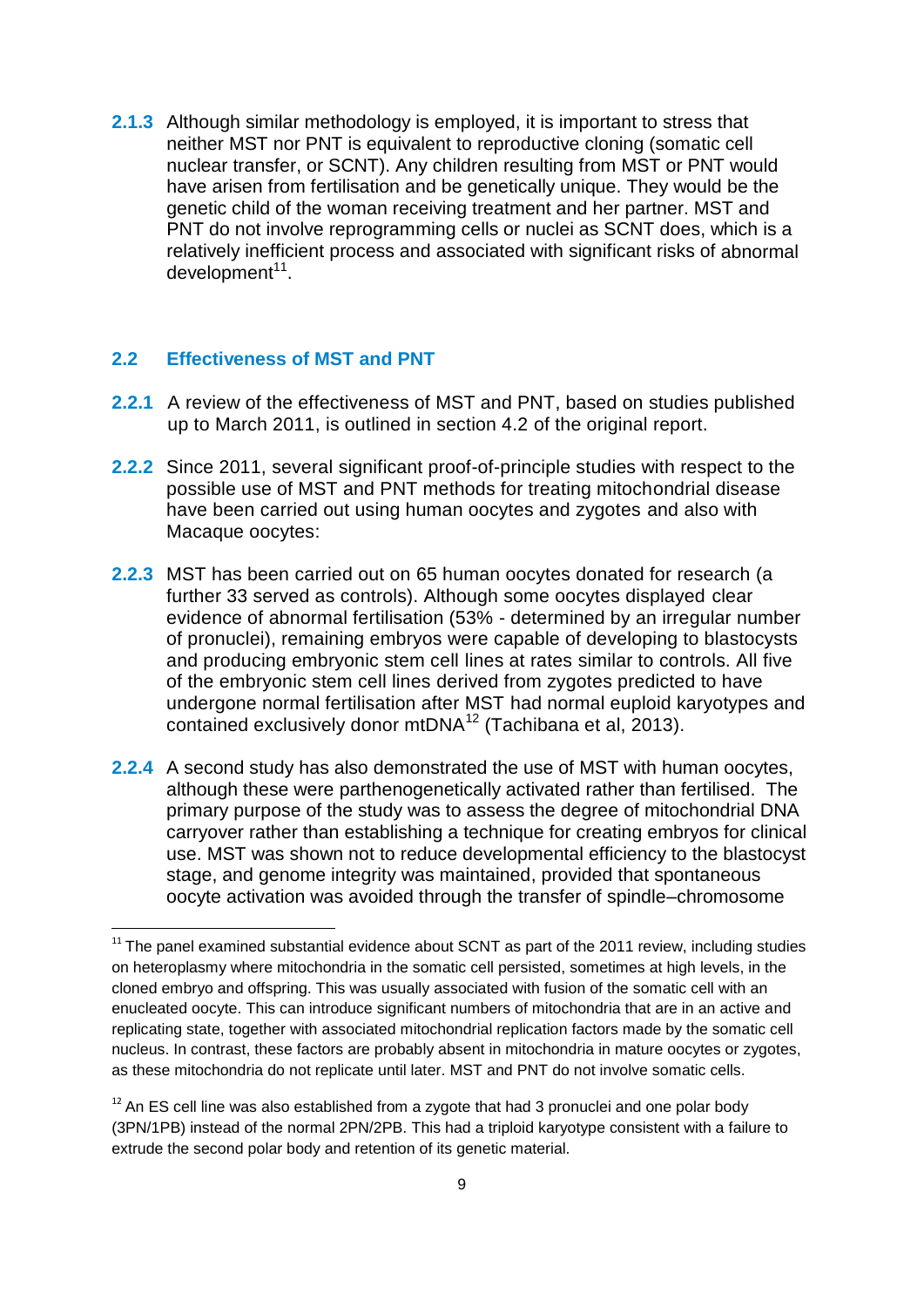complexes that were incompletely assembled or partially disassembled (depolymerised). The authors claim to be able to achieve the latter by cooling the oocyte. Mitochondrial DNA transferred with the nuclear genome was initially detected at levels below 1%, decreasing in blastocysts and embryonic stem-cell lines to undetectable levels, and remained undetectable after passaging for more than one year, clonal expansion, differentiation into neurons, cardiomyocytes or pancreatic beta-cells, and after cellular reprogramming to derive iPS cells. Stem cells and differentiated cells had mitochondrial respiratory chain enzyme activities and oxygen consumption rates indistinguishable from controls. These cells were homozygous for all alleles (as they have become diploidised from an originally haploid state) and so would only give information about maternal imprinting. (Paull et al, 2013)

- **2.2.5** The panel was informed of unpublished findings regarding PNT and MST from the "Newcastle Group". Initial experiments using normally fertilised human zygotes for PNT have revealed the importance of timing of the various procedures and of matching developmental stage of the two zygotes. With optimisation, they have begun to obtain a significant proportion of manipulated embryos developing to blastocyst stages. Some zygotes resulting from PNT have been successfully vitrified and further work is being carried out to improve the quality and rate of development to blastocysts and to minimise mtDNA carryover at the blastocyst stage.
- **2.2.6** The panel noted that this information, together with comments from both the other groups interviewed, suggests that issues of timing may be relevant to any intended use of MST or PNT clinically since the cycles of the two egg donors will need to be synchronised. Egg retrievals will need to be carefully timed in order to be near coincident, the eggs need to be fertilised as soon as possible after collection, and for PNT the procedure needs to be carried out as soon as possible after normal fertilisation is confirmed. If there is a prolonged period of time between the two egg collections then one set of eggs may be over-mature, potentially leading to reduced development and an increase in abnormality rates. As this synchrony may not always be possible in a clinical setting, vitrification of eggs has been suggested as a solution. This is probably not an issue of safety, but one of efficiency, because the abnormalities are likely to be obvious and/or lead to early embryo lethality.
- **2.2.7** Data obtained from Macaques in the Tachibana et al (2013) study showed that cytoplasm is more sensitive to vitrification-induced damage than the spindle, which might suggest that the affected mother's oocytes should be frozen and thawed when a fresh donor oocyte become available. However, Macaque oocytes seem to be more sensitive than human oocytes to this freezing method. Paull et al (2013) also examined this, and found that they could freeze isolated "karyoplasts" from human oocytes (the spindle plus chromosomes, surrounded by oocyte membrane, but with little cytoplasm), and use these in MST after thawing.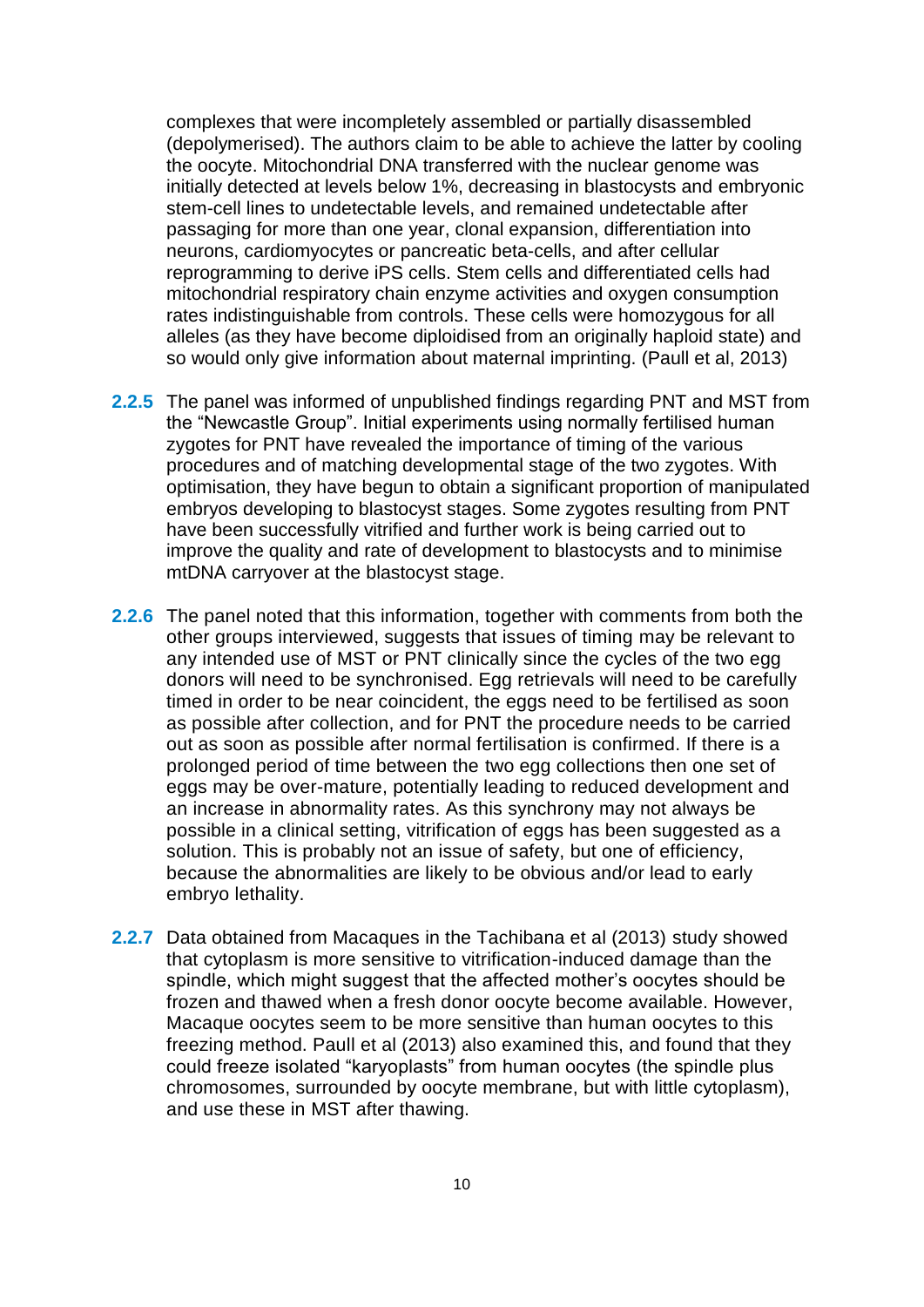**2.2.8** Current research using PNT in Macaques has yet to be shown to be successful. From unpublished data<sup>13</sup> it appears that Macaque zygotes do not survive the PNT process well and published evidence suggests that there may be important differences between human and Macaque oocytes and early embryos; for example, different sensitivities to cryopreservation, and Macaque oocytes being less prone to abnormal activation/fertilisation following MST than human oocytes (as seen in Tachibana et al (2009) versus Tachibana et al (2013)). The panel now believes that the Macaque may not be a sufficiently good model for the human. Although this review is focused on the science, it is an ethical concern to carry out experiments on animals, especially non-human primates, if these are likely to not be informative. Therefore, given that the most critical species in which to obtain results is the human, and because there are differences in the very early embryology between mammalian species, the panel also concludes that if any additional experiments on PNT and MST in other animal models reveals differences with the human, it would be not just reassuring, but important if such experiments revealed the underlying reasons, and did not merely state the problem.

#### **2.3 Safety of MST and PNT**

- **2.3.1** A review of the safety of MST and PNT, based on studies published up to March 2011 is outlined in section 4.3 of the original report. Based on the new evidence submitted the panel re-examined and commented on the following safety issues of the MST and PNT techniques: the carryover of mtDNA from the affected oocyte or zygote; the methods to prevent premature activation of oocytes or detect abnormally fertilised oocytes, the nuclear-mitochondrial interactions involved and the potential for longlasting nuclear epigenetic modifications resulting from manipulation or altered mitochondrial states associated with mitochondrial disease. The panel did not specifically revisit previous discussions regarding the safety of reagents used to carry out the micromanipulation techniques. However, it was noted that the study by Paull et al (2013) relied on the use of several such reagents, the combination of which might have been expected to be deleterious, yet development of the (parthenogenetically activated) embryos, and ES cell lines derived from them, was apparently normal. It was felt by the panel, and by those it interviewed, that the number of reagents and their concentration should be kept to a minimum.
- **2.3.2 mtDNA carryover:** Carryover of mtDNA from the affected oocyte or zygote might be expected with both techniques because the spindle or the pronuclei are enclosed in a karyoplast during the manipulation technique, which contains a small amount of surrounding cytoplasm enclosed in cell membrane in addition to the nuclear DNA. In theory, carryover of abnormal

 $13$ Reported at a media briefing in October 2012 and reflected in a number of articles e.g. [http://www.sciencenews.org/view/generic/id/346024/description/Cloning-like\\_method\\_targets\\_mitochondrial\\_diseases](http://www.sciencenews.org/view/generic/id/346024/description/Cloning-like_method_targets_mitochondrial_diseases)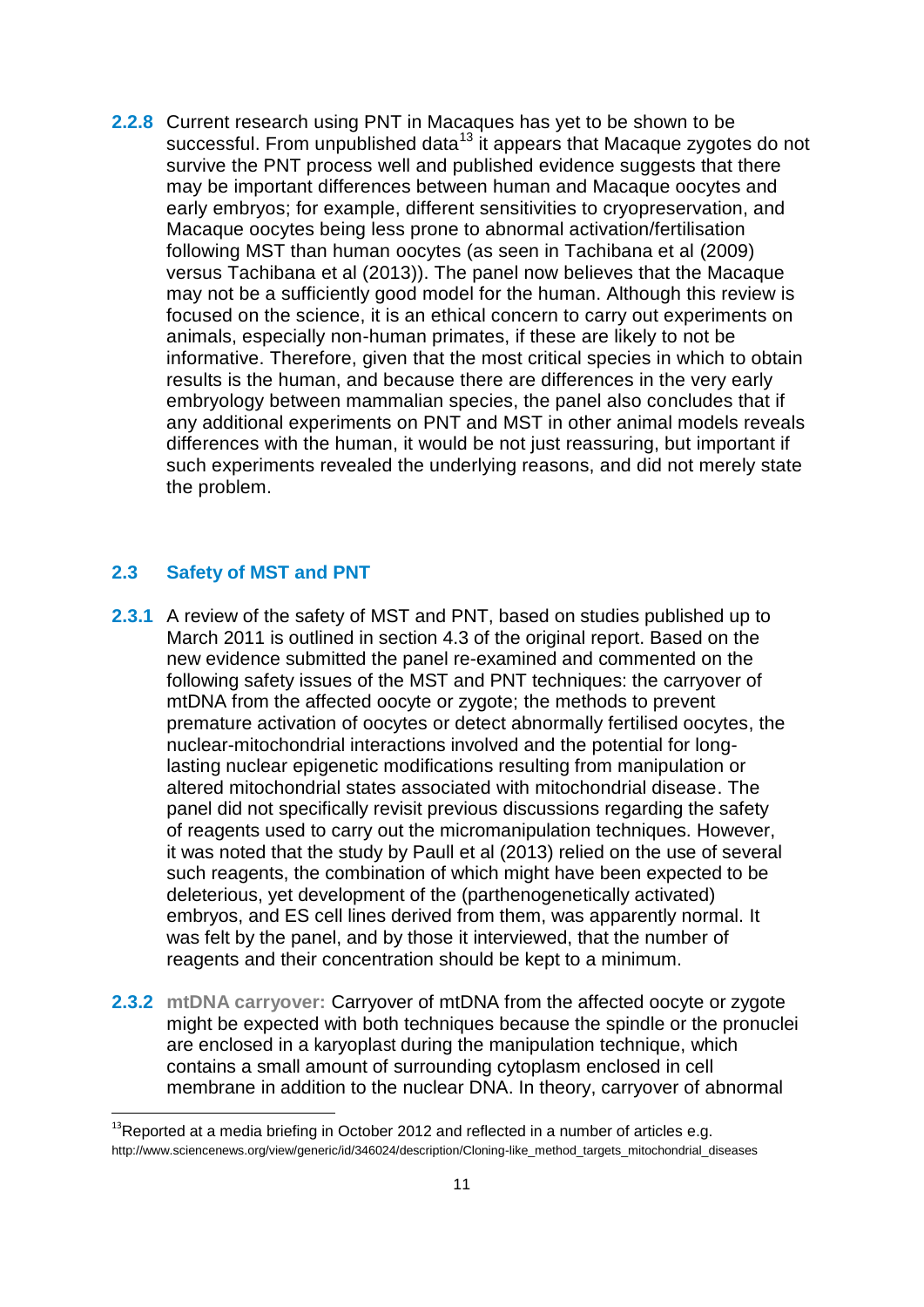mtDNA may be an issue if abnormal mtDNA is preferentially replicated and if there is a marked difference in segregation across tissues. However evidence presented to the panel continues to be reassuring that neither occur, at least in somatic cell lineages (see 2.3.5 and 2.3.10 below for germ cells, where the situation is more complex).

- **2.3.3** It is relevant to note that a threshold of mitochondrial function is required for normal development, and despite developmental plasticity of the embryo, impaired mitochondrial function in the embryo affects subsequent fetal and placental growth (Wakefield et al, 2011).
- **2.3.4** One study suggested that (experimental) admixture of two normal but different mouse mtDNAs can be genetically unstable and can produce adverse physiological effects (Sharpley et al, 2012). These results could indicate that the differences between mtDNAs within a mammalian species may not be neutral and are suggested to explain the advantage of uniparental inheritance of mtDNA. This could be a concern for MST and PNT. However, the study used approximately equal amounts of mtDNA from two very different mouse strains, which could be considered distant subspecies. Also, another study, exploring mtDNA segregation during early embryogenesis in Macaques, produced distinctly different results - no such problems were observed with mixtures of mtDNA from two Macaque subspecies. However, the oocytes created to be heteroplasmic (50/50) for these two types of Macaque mtDNA variants resulted in embryos exhibiting significant partitioning of the mtDNA between different blastomeres and to some extent between trophectoderm and ICM. This partitioning seems to have resulted in some of the fetuses, or ES cell lines derived from such embryos, also showing a skewed ratio (in one case about 94% of one of the mtDNA variants was present). There was no evidence of preferential selection for 'resident' versus 'alien' mtDNA, suggesting that both variants work equally well with the resident nuclear DNA, even though the mtDNA sequence of the two sub-species of Macaque are as different from each other as they are from other primate species (Lee et al, 2012). The degree of heteroplasmy was so substantial that it could lead to homoplasmy. This could be an issue if one of the mtDNA variants is defective, with, by chance, either a beneficial or poor outcome for the individual born. However, the starting point in these experiments was about 50-50, whereas MST (or PNT) should give very low levels of carryover of mutant mtDNA, making homoplasmy for the normal mtDNA even more likely.
- **2.3.5** The authors also carried out MST between oocytes of the two Macaque subspecies to explore whether this preimplantation segregation of mtDNA variants could be a problem. They first determined that isolated karyoplasts carry "bound" mtDNA (there is no evidence that it is physically bound, just closely associated) at an average level of about 0.6% of the numbers within the cytoplasm. After MST, about 68% of fertilised oocytes developed to blastocysts, confirming earlier published data from the same group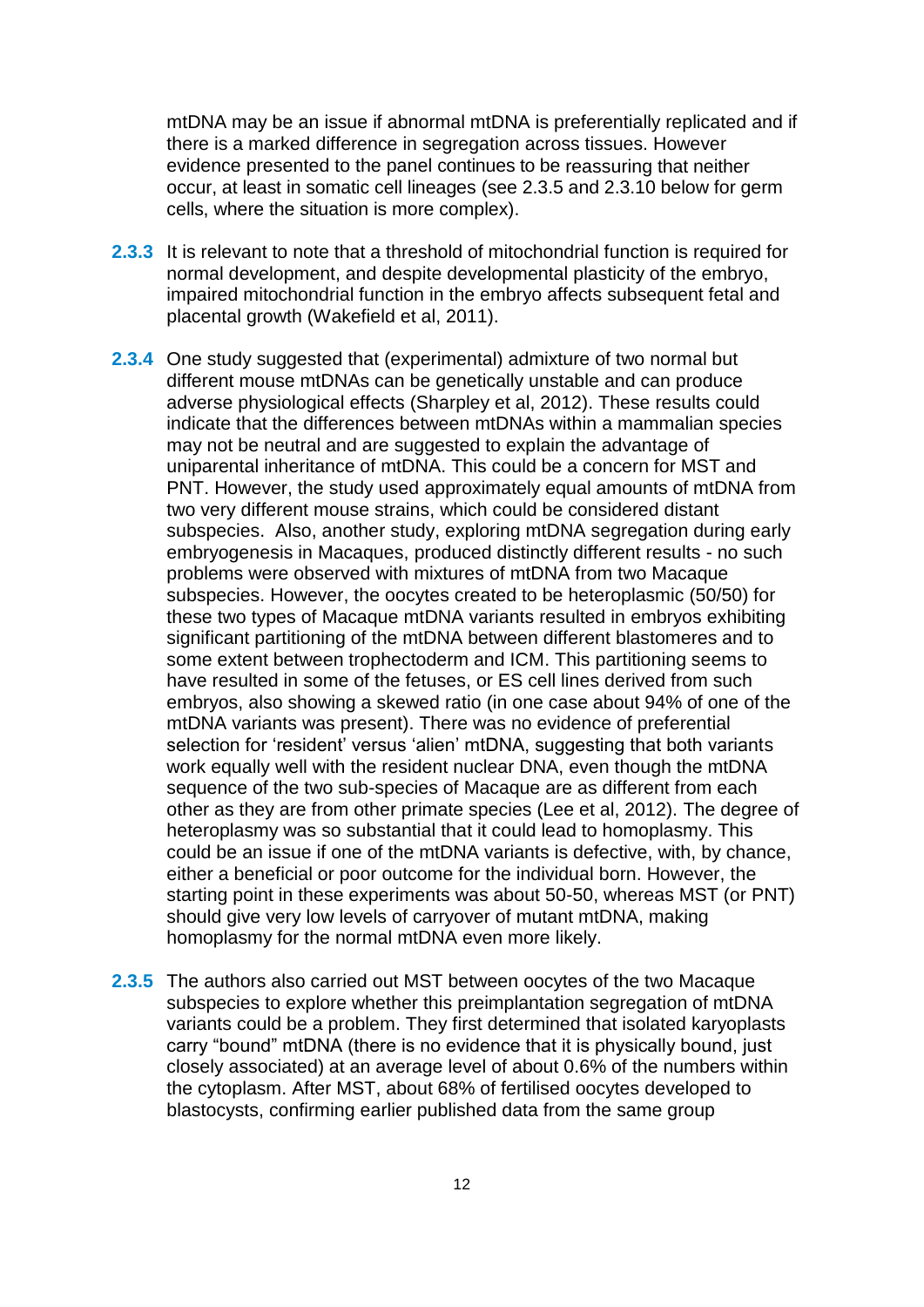(Tachibana et al, 2009)<sup>14</sup>. They then selected female blastocysts for embryo transfer, recovering two fetuses in which to survey levels of heteroplasmy. The mtDNA variant from the spindle donor oocytes was very low or undetectable in somatic tissues, suggesting a tendency towards homoplasmy. However, two out of 24 oocytes isolated from the fetal ovaries showed around 15% heteroplasmy. This difference between somatic and germ line was also evident in their earlier experiments, with segregation in oocytes appearing to be largely independent of that occurring in other tissues.

- **2.3.6** These findings largely support what is known about mtDNA levels and founding cell numbers of somatic tissues and the germ line during early postimplantation development and bottleneck theories as outlined in the panel's 2011 report. However, the observation of much earlier segregation of mtDNA, in cleavage stage embryos, is novel and contradicts evidence obtained from human embryos where blastomeres within an embryo tend to have very similar levels of heteroplasmy (as also demonstrated by Sallevelt et al, 2013 and Treff et al, 2012 - although with a few outliers). This could suggest that there is relatively little mixing of cytoplasm after spindle (or cytoplast) transfer, such that cleavage divisions are responsible for the segregation, whereas with heteroplasmy already existing in a growing oocyte, the mtDNA variants are likely to be distributed at random.
- **2.3.7** Modelling the inheritance of mtDNA has led to the conclusion that for a disease with a clinical threshold of say 60% mutant mtDNA (which is fairly typical) reducing the mutant mtDNA load to <5% with MST or PNT should dramatically reduce the chance of disease recurrence not just in the child, but in subsequent generations (Samuels et al, 2013). However, >5% carryover was associated with a significant chance of recurrence. Mutations with a lower clinical threshold were also likely to have a higher risk of recurrence, but reducing the amount of carryover would counteract this. If the threshold is very low, and the panel noted that there has been one report of heteroplasmy levels of less than 10% causing disease for a dominant mitochondria mutation initially detected in muscle<sup>15</sup>, then the modeling may not be adequate. Moreover, it does not take account of the possibility of preferential replication or selection of mtDNA carrying specific mutations, however, there is little evidence of this occurring.
- **2.3.8** Publications and discussions with researchers indicate that PNT currently shows higher level of carryover than MST (up to 2% versus 0.3%) (Tachibana et al, 2013; Paull et al, 2013; Craven et al;  $2010^{16}$ ). This may be due to

 $14$  Tachibana M et al. (2009) Mitochondrial gene replacement in primate offspring and embryonic stem cells. Nature. 17;461(7262):367-72.

 $15$  Alston CL et al. (2010). "A novel mitochondrial tRNAGIu (MTTF) gene mutation causing chronic progressive external ophthalmoplegia at low levels of heteroplasmy in muscle."J Neurol Sci. 15:298(1-2):140-4.

<sup>&</sup>lt;sup>16</sup> Craven L., H. A. Tuppen, et al. (2010). "Pronuclear transfer in human embryos to prevent transmission of mitochondrial DNA disease." Nature 465(7294):82-5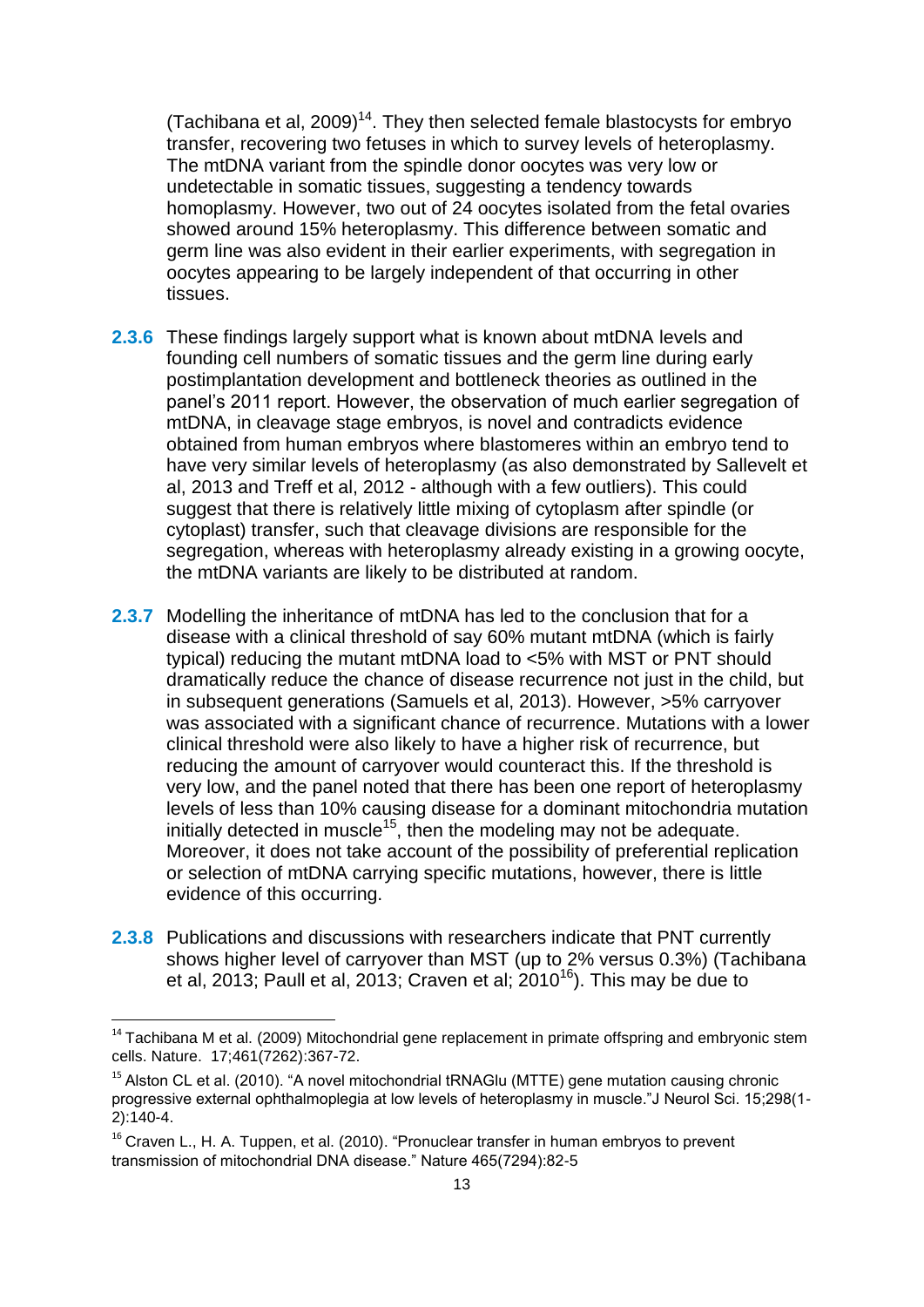differences in the geometry and volume of the transferred structures, since two pronuclei are transferred in PNT rather than one spindle associated chromosome set in MST.

- **2.3.9** During the discussions, the panel was also minded to draw attention to parallels with PGD for mtDNA mutations in terms of acceptable levels of heteroplasmy in offspring. Although the intention of such therapy is to select embryos for transfer with as low a level of mutant mtDNA as possible to avoid the birth of a child who would manifest the disease in their lifetime, issues to do with variable segregation of mutant mitochondria in their tissues and especially their gametes also apply here. Hence clear rules for acceptable levels of mtDNA heteroplasmy allowing transfer or not of an embryo should be developed for each disease by the specialist clinical team in conjunction with their patients, and follow up of such children and their offspring is strongly recommended, as the panel have recommended for offspring arising for MST and PNT – see 2.3.21.
- **2.3.10** In conclusion, any early segregation of a very low level of mutant mtDNA is unlikely to be a problem for children born as a result of MST (or PNT). Nevertheless, it would be reassuring to verify this with human preimplantation embryos generated as a result of MST and PNT for research purposes, and in ES cells and their differentiated derivative cell types obtained from such embryos. There is a potential concern, however, for subsequent generations if a female child born after the use of these techniques has a proportion of oocytes with a significant level of heteroplasmy. This could be researched by, for example, following differentiation protocols reported to generate primordial germ cells from human ES cell in vitro. Alternatively, it may be may be sufficient to explore these 'bottleneck' issues by looking at ES cell sub-lines derived from single cells ('clonal analysis'). If it turns out that there is a significant risk that a proportion of oocytes and therefore any resulting embryos from a women born after MST or PNT could be heteroplasmic, then a recommendation might be for her to make use of PGD to select for embryos homoplasmic for the normal mtDNA variant.<sup>17</sup>. From the data on macaques derived by MST, if the child is female, then it is possible that some of her oocytes may have a significant proportion of mutant mtDNA, considerably higher than her somatic tissues. The levels may still not be sufficient to cause her children to have a problem, but subsequent generations could be affected. Although diagnostic technology may well have advanced by then, by carrying out PGD (on embryos created from oocytes of female offspring resulting from MST or PNT, who might be carriers of the mutation in some of their oocytes) it ought to be possible to select embryos for implantation that have no abnormal mitochondria. This would guarantee that subsequent generations would be free from disease.

 $\overline{a}$ 

 $17$  There is an accepted precedent for a method of ART having a known consequence for reproduction in the next generation. This is when ICSI is used for male infertility when the cause is known to be due to a Y chromosomal defect. Any son born as a result will carry the same defect and ICSI will be required for him to have a child – and so on.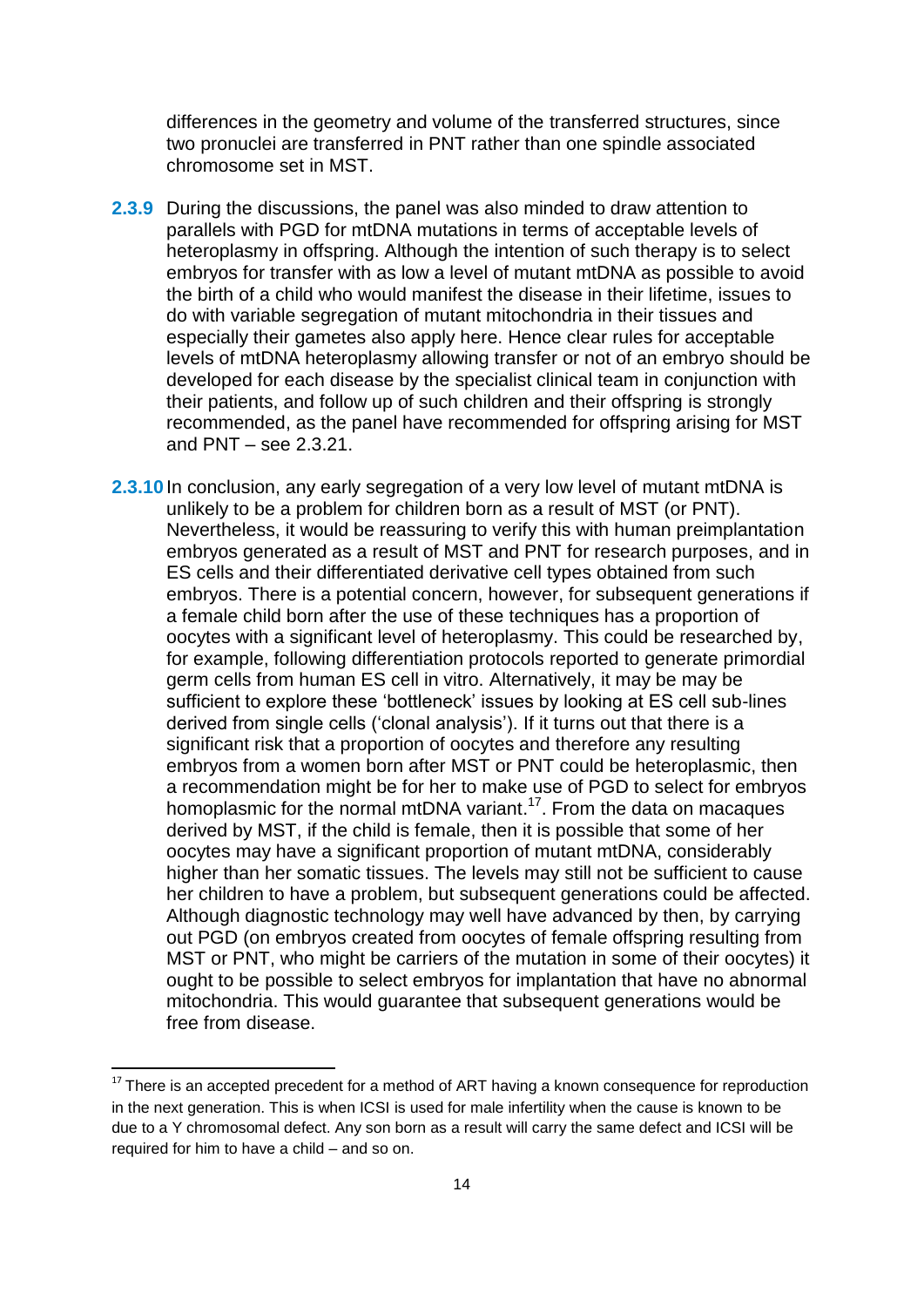- **2.3.11 Methods to prevent premature activation of oocytes or detect abnormally fertilised oocytes:** The proof of principle studies, outlined in section 2.2, have demonstrated that nuclear genome transfer carried out in the process of MST can lead to premature oocyte activation and abnormal fertilisation. The panel explored the measures that could be put in place to address these risks.
- **2.3.12**The panel was reassured to hear that the abnormally fertilised eggs created followed MST can easily be identified using a standard stereo-microscope by looking for normal number of pronuclei and polar bodies which have failed to extrude at the PNT stage. As part of the tests to look for normality of development, array comparative genome hybridization (CGH) was used on trophectoderm biopsies from MST derived human blastocysts. Analysis did not detect abnormalities in uniformly triploid embryos suggesting some shortcomings of CGH approaches<sup>18</sup>. Some of the abnormalities associated with MST can be detected only after sperm fertilisation and some are likely to have been due to problems with oocyte ageing (Tachibana et al, 2013).
- **2.3.13**Paull et al (2013) reported that premature oocyte activation could be prevented by partial depolymerization of the spindle–chromosome complex through cryopreservation or cooling to room temperature, allowing normal polar body extrusion (Paull et al, 2013). The authors confirmed that they were satisfied that implementing a spindle chilling stage did not damage the spindle since they had not seen dispersion of the spindle, as had been suggested in a previous research paper (Pickering et al, 1990)<sup>19</sup>. The spindle came back to normal size on warming and the oocyte extruded a polar body.
- **2.3.14 Nuclear-mitochondrial interactions:** A concern has been raised that there might be a failure of correct nuclear-mitochondrial interaction following MST or PNT because the donor mtDNA may be of a haplogroup different from that with which the maternal nuclear genome had been functioning. Mitochondria from separate human lineages can be classified according to similarities or differences in their DNA sequence into many different haplogroups. The more evolutionary distant the separation of two maternal lineages, the greater the differences between mitochondrial haplogroups. This is typified by comparisons between European and African mtDNA. However, the panel maintains the view that there is no evidence for any mismatch between the nucleus and any mtDNA haplogroup, at least within a species (with the possible exception of the study by Sharpley et al (2012) mentioned in 2.3.4). Fifty per cent of nuclear genes are paternally inherited

 $18$  Details relating to the shortcomings of CGH testing were provided by Mitalipov et al in supplementary information, to the core panel, and are not included in the Tachibana et al 2013 published article. The Panel was informed that CGH analysis of biopsied trophectoderm in blastocysts did not detect uniform triploidy. Therefore uniform triploidy was confirmed by deriving ESCs from the same blastocyst using conventional G-banding.

 $19$  [Pickering SJ,](http://europepmc.org/search/?page=1&query=AUTH:%22Pickering+SJ%22) et al (1990) "Transient cooling to room temperature can cause irreversible disruption of the meiotic spindle in the human oocyte." [Fertility and Sterility](http://europepmc.org/search/?page=1&query=ISSN:%220015-0282%22) 54(1):102-108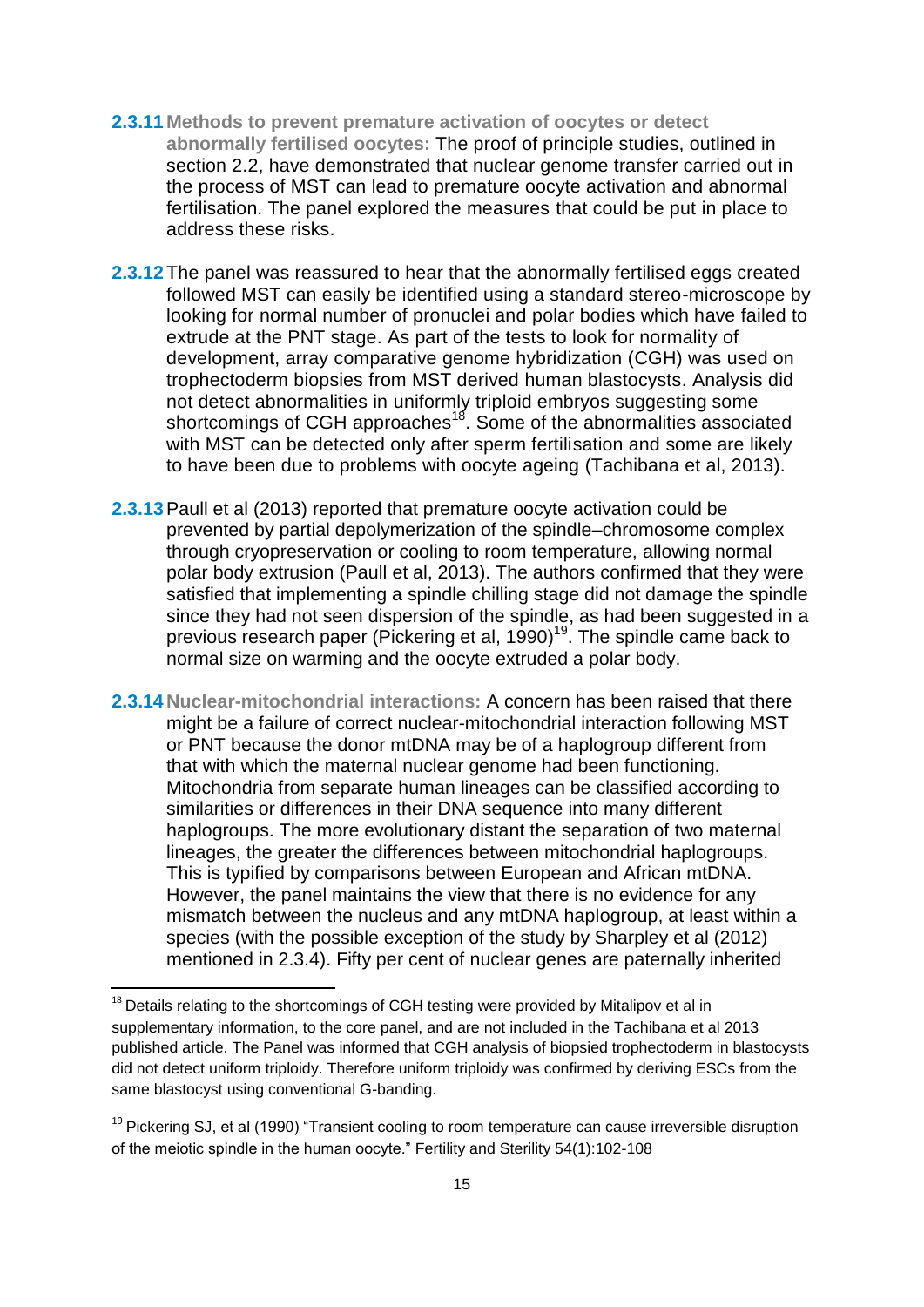and are consequently 'alien' to the mtDNA; backcrossing can replace the nuclear DNA entirely in a few generations. Furthermore, mitochondrial disease has not been noted to be more frequent amongst mixed-race children. Tachibana et al (2013) also conducted a 3-year follow-up study on MST-derived macaque offspring born in 2009. The two species of Macaques used in these MST experiments have distinct mitochondrial haplotypes, yet neither the mixing of mitochondria nor swopping the haplotype with respect to their nuclear genome with which it normally resides, appears to result in any adverse effects in offspring. All four (males) were healthy and had normal mitochondrial function. Moreover, there were no significant changes with age in the degree of heteroplasmy in blood and skin cell samples, which remained less than 1% from the spindle donor. However, if further concerns were raised, it would be possible to match mtDNA haplogroups from the egg donor and the mother.

- **2.3.15 Long lasting nuclear epigenetic modifications:** Concerns have been expressed relating to the potential for long lasting damaging effects on development or the health of offspring resulting from nuclear epigenetic perturbations resulting either from MST or PNT manipulations or associated with mitochondrial disease and manifest prior to manipulations. While the panel cannot rule out the possibility of epigenetic alterations in either instance, there is no evidence at present that such alterations have a significant or far reaching effect on development or health. One of the more recent studies reporting on MST in humans includes 3 year follow up health data on non-human primates created by this procedure which failed to reveal any adverse effects (Tachibana et al, 2013). It remains unknown whether there are aberrations in maternally epigenetically imprinted genes in oocytes linked to mitochondrial disease. If so, one would anticipate that this would perturb development of normally fertilised embryos and to the panel's knowledge there is no evidence that this is the case. For example, pathologies associated with typical imprinting defects, such as Angelman or Beckwith Wiedermann syndromes, have not been noted to occur in children with mitochondrial disease. Moreover, the mitochondria in growing oocytes are in a form that suggests that they are mostly inactive; therefore, on theoretical grounds the presence of mutant mtDNA in a growing and maturing oocyte is likely to be of little or even no consequence to the nuclear **DNA**
- **2.3.16The panel's view still stands that MST and PNT have the potential to be used for all patients with mtDNA disorders, which may make them preferential to PGD in the future**. **In patients with homoplasmy or high levels of heteroplasmy, these are the only techniques that would make it possible for them to have a genetically related unaffected child.** Even where a proportion of embryos have levels of mutant mtDNA below the threshold known to lead to clinical disease, the evidence the panel has reviewed here, and in the original report, suggests that this does not always reflect the levels seen in offspring (due to bottleneck effects). Moreover, subsequent generations (if the embryos implanted after PGD are female), will continue to be at risk, even if the levels of heteroplasmy for the mutant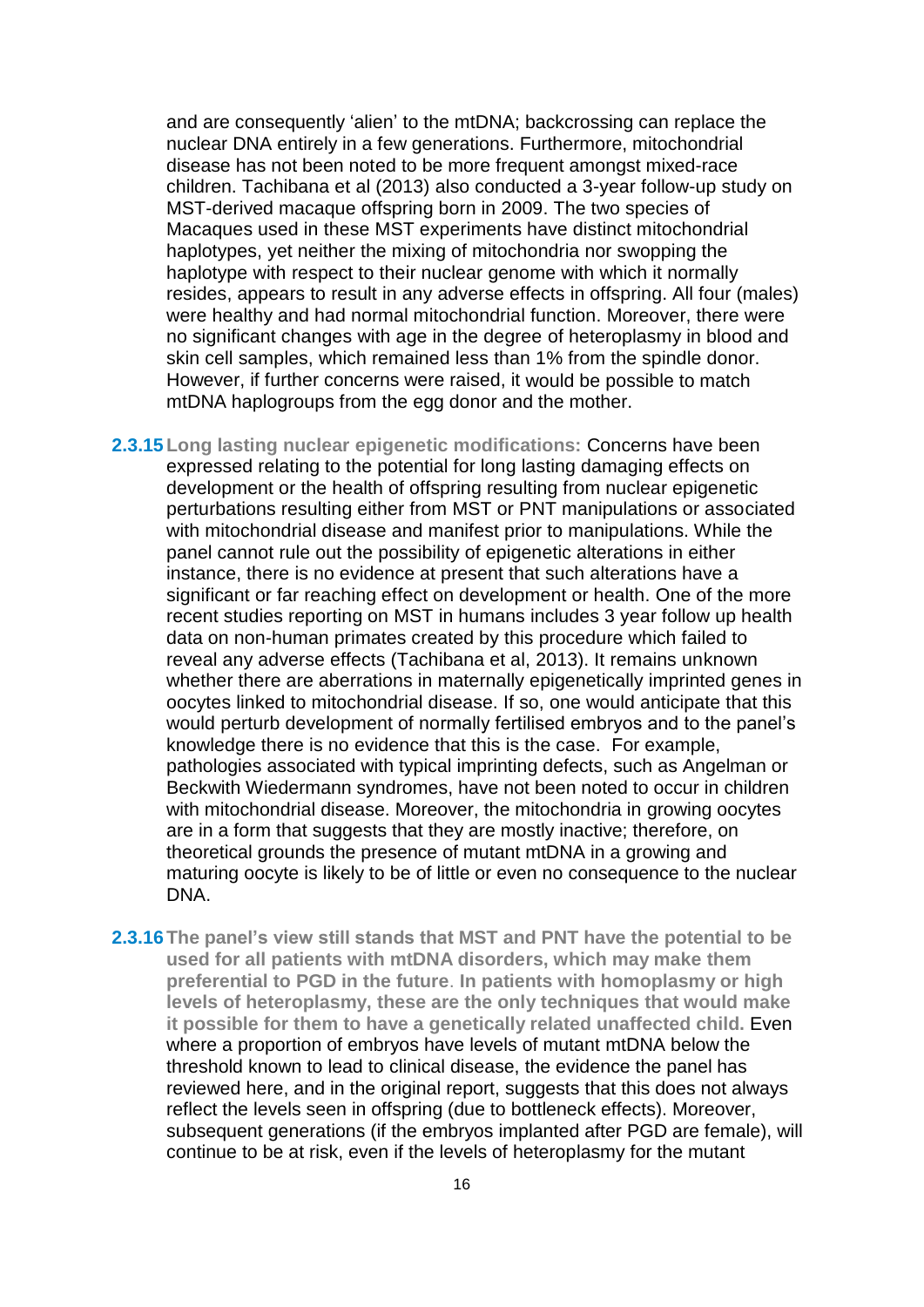mtDNA are low. It might be hoped that improvement to MST or PNT might eventually lead to no or such minimal levels of carryover that the mtDNA disease has effectively been eliminated from the germline.

- **2.3.17 There is currently more published work available to support MST than PNT, but there is still insufficient evidence to recommend one transfer technique over the other. Indeed, once an embryo begins to develop normally, the data accumulating from the two methods would appear to be very complementary.**
- **2.3.18 Although the results with the two techniques are promising, further experiments need to be done before introducing either into clinical practice to provide further reassurance with respect to efficiency and safety.**
- **2.3.19** The frequency of premature activation/abnormal fertilisation noted by Tachibana et al (2013) is of concern, because when combined with what are probably methodological failures and the normal attrition of early human embryos, the number of normal blastocysts obtained is rather low and it might require more than one cycle to obtain a suitable embryo for transfer let alone to become a successful implantation. The cooling method used by Paull et al (2013) may assist, but this has not been tested with fertilisation. The data on PNT with normal fertilised zygotes are yet to be published, and the panel would be reassured if this included ES cell data of a comparable type to that in Tachibana et al (2013) and Paull et al (2013). More work needs to be done to ask whether mtDNA carryover associated with the spindle in MST or with the pronuclei in PNT becomes segregated in preimplantation development in a manner that is different with naturally occurring heteroplasmy. The panel is reassured both by the actual data on carryover of variant mtDNA, and by the modeling data showing that if carryover of mutant mtDNA is <2% then it is unlikely that any resulting child will show signs of mitochondrial disease. Nevertheless, there is still a concern about segregation and bottleneck issues leading to an unacceptably high level of abnormal mitochondria in the germ line of any female offspring, putting her children at risk. This can be explored with ES cell lines produced from MST and PNT embryos, preferably by deriving germ cells from them or by clonal analysis, as discussed above (2.3.2).
- **2.3.20Once assessed as safe to use in clinical practice, the panel strongly recommends that permission is sought from the parents of the children born from MST or PNT to be followed up for an extensive period (then seek permission from the children themselves, when old enough). In the case of females, this ideally should be extended to the next generation. These recommendations should also apply to PGD for mtDNA genetic diseases.**
- **2.3.21 Until knowledge has built up that says otherwise, the panel recommends that any female born following MST or PNT should be advised, when old enough, that she may herself be at risk of having a child with a**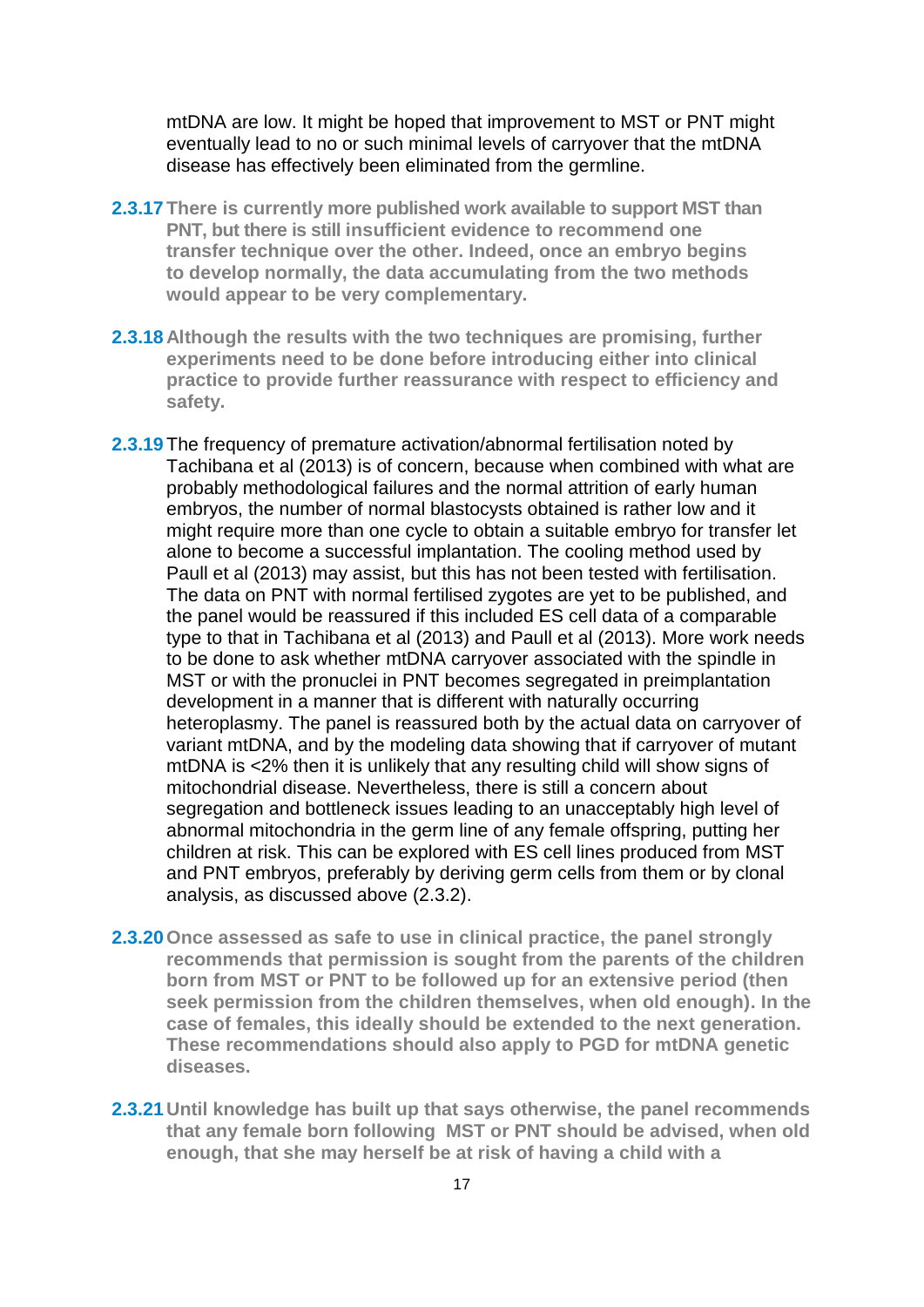**significant level of mutant mtDNA, putting this child or (if a female) subsequent generations at risk of mitochondrial disease. Thus, we recommend that any female born following MST or PST is advised that, should she wish to have children of her own, that her oocytes or early embryos are analysed by PGD in order to select for embryos free of abnormal mtDNA. This has the potential to eliminate risk in subsequent generations.**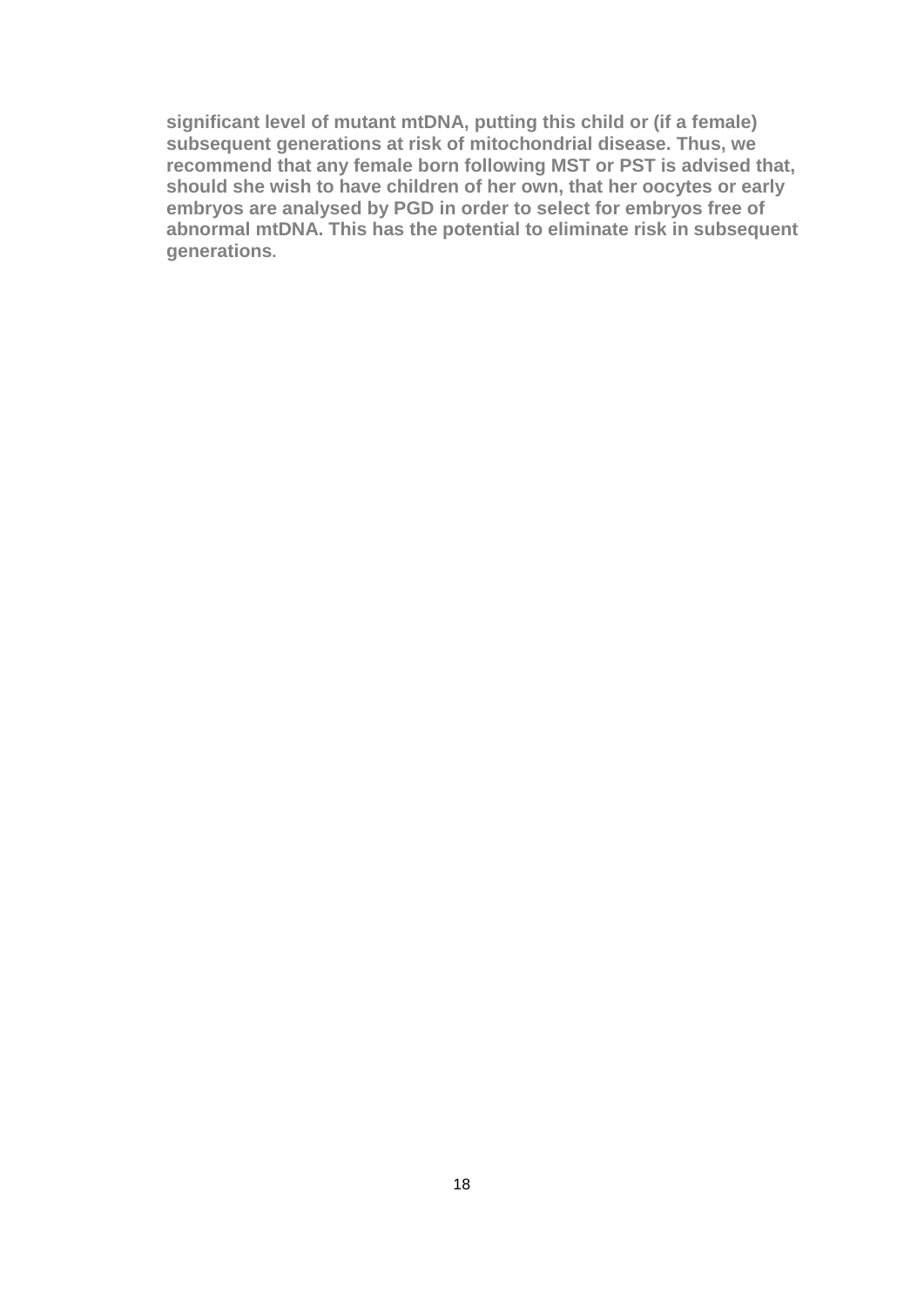# **3. Further research**

- **3.1** From the evidence received, the panel stands by the conclusions reached in 2011 and has not identified any new evidence that indicates that the MST and PNT methods are fundamentally unsafe. Nevertheless, these techniques are novel, especially as applied to human embryos, and with relatively few data. The panel therefore continues to recommend that additional studies be undertaken both on basic research to improve the knowledge about the biology of human mitochondria especially in development, and on research aimed specifically at providing further safety information on MST and PNT. However, complete reassurance will never come from experiments conducted in animal models and with human material *in vitro*. Therefore, it should be accepted that there will always be a risk associated with the use of MST or PNT in humans until it is tried in practice.
- **3.2** Basic research is needed into how the mitochondrial bottleneck functions and the critical parameters involved in the segregation of normal and any specific abnormal mitochondria amongst cell types in humans, because this is generally not well understood. For example, in the long term it may eventually be possible to influence or control replication of abnormal mtDNA in the early embryo to affect its segregation or inheritance in subsequent development. This research may aid decisions about threshold levels when carrying out PGD, although it may be less relevant when considering the use of MST and PNT.
- **3.3** The panel discussed the usefulness of the development of embryonic stem cell lines to help understand the distribution of mitochondrial heteroplasmy after PNT, since it would be critical to know whether the anticipated low level of mutant mitochondria carryover following PNT (or MST) did not change adversely during development, nor that there was preferential amplification in different tissues. This could be established by examining individual blastomeres at the morula stage and potentially by examining various tissues (such as striated muscle, myocardium, neural tissue, etc; i.e. those tissues especially sensitive to mitochondrial defects), which are easily generated from embryonic stem cells cultured from blastocysts. These experiments are required to ask if heteroplasmy that occurred as a result of MST or PNT techniques (even if it is <2%) leads to more segregation than naturally occurring heteroplasmy, as discussed above in section 2.3.2 – 2.3.10, Although more difficult practically, analysis of single cell (clonally)-derived embryonic stem cell sublines or, preferably, of primordial germ cells derived from such embryonic stem cells in order to examine levels of heteroplasmy in these cells might give an indication of next generation heteroplasmy.
- **3.4** The panel noted an interesting development in disease modeling. Three strains of "mito-mice", carrying mitochondria with mutations in mtDNA known to be pathogenic in humans appear to be good models for use in a range of studies relevant to mitochondrial biology and disease. The authors focus the discussion on their use in trialing drugs for potential treatment rather than MST or PNT. The work is at a very early stage, but they propose some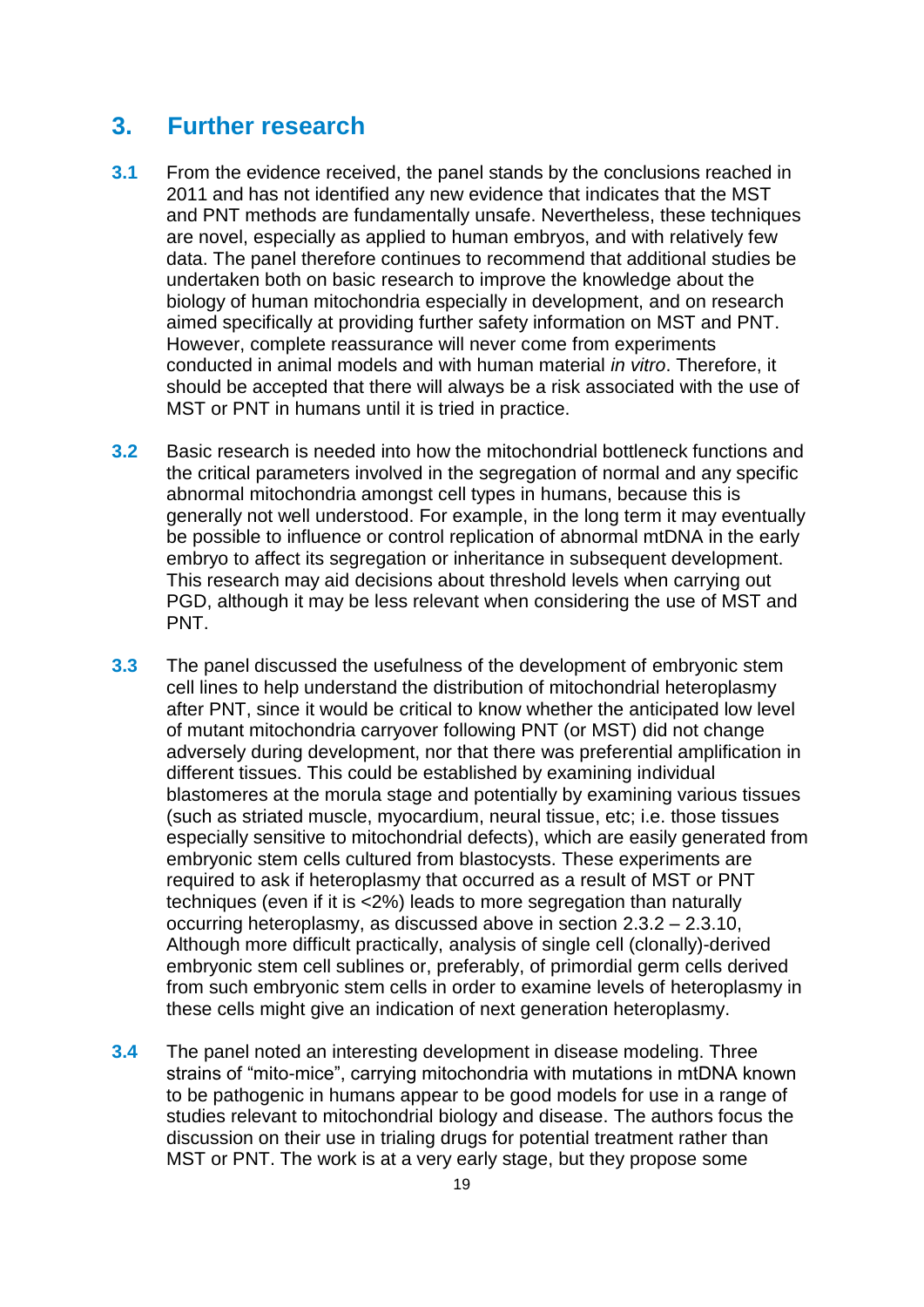interesting strategies that require generation of additional animal models and further trials (Nayada and Hayashi, 2011).

- **3.5** The panel reviewed its 2011 recommendations and the experiments that it considers are critical to assessing the effectiveness and safety of MST and PNT techniques as well as and experiments that will provide useful information on MST and PNT or mitochondria and disease. This research may also inform which of the two techniques is likely to be the most appropriate for clinical use. Many of the latter experiments, whilst of potential importance for basic research and for exploring alternative methods whereby abnormal mtDNA can be selected against, will not necessarily inform the decision as to whether it is safe to proceed to clinical application of MST and PNT methods.
- **3.6 The 2011 report recommended the following (minimum) set of experiments to be undertaken and the results taken into account before MST and PNT techniques can be assessed as safe to use clinically:**
	- **MST using human oocytes that are then fertilised (not activated)**
	- **PNT using normally-fertilised human oocytes and development compared to normal ICSI-fertilised human oocytes**
	- **PNT in a non-human primate model, with the demonstration that the offspring derived are normal.**
- **3.7** Experiments on the first of these have now been carried out and published. It is still important for some follow-up experiments to be carried out, notably to improve efficiency if possible, and confirmatory experiments would be valuable. Experiments on the second appear to be well underway, but it will be necessary to see full details (preferably published) before any assessment is possible. Due to the various issues outlined above, the panel no longer feels that their third recommendation is critical or mandatory. While it is of course possible that further experiments using non-human primates could provide some additional useful biological information, many of the important issues around heteroplasmy with variant mtDNAs have already been addressed or at least highlighted in Macaques, rodents and human studies. Others relating to the behaviour of mutant mtDNA may be better carried out in emerging mouse models or directly using human oocytes and zygotes and assays in preimplantation embryos and ES cells derived from them. But in terms of assessing both safety and efficacy of MST and PNT the panel is concerned that the differences between Macaque and human oocytes/early zygotes will be unhelpful. Indeed, if there are critical periods of development where the human is unique, such experiments may even be misleading if carried out in animals<sup>20</sup>.
- **3.8 In light of evidence and concerns about carryover of mutant**

<sup>&</sup>lt;sup>20</sup> Conducting experiments on non-human primates where they are not fully justified raises ethical issues.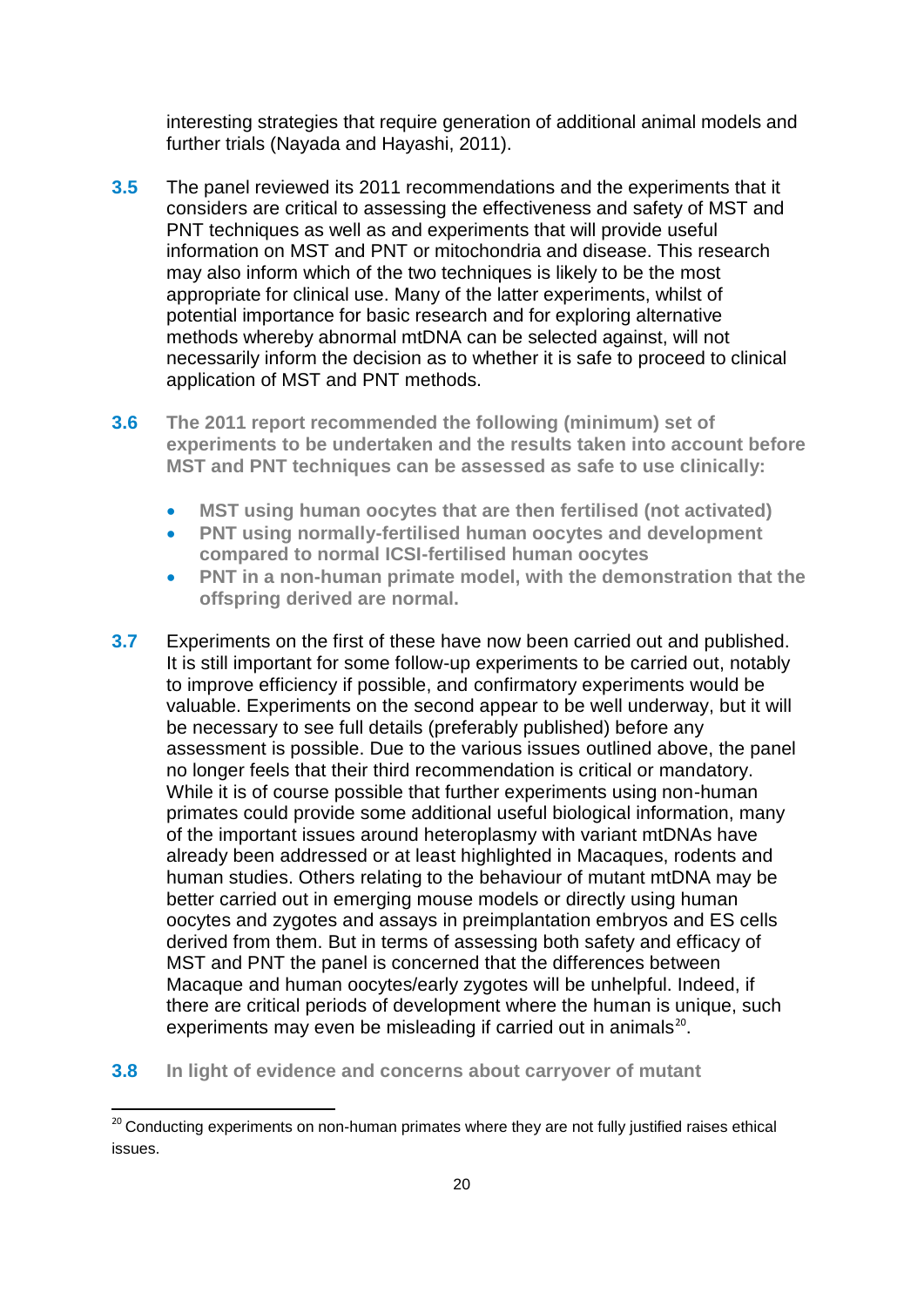**mitochondria the panel considers it important to demonstrate the degree of heteroplasmic mosaicism in morulae**<sup>21</sup>**, and to provide data to address whether there was any amplification of mtDNA carried over. Therefore the following is now considered to also be a critical experiment:** 

- **Studies on mosaicism in human morulae (comparing individual blastomeres) and on human embryonic stem (ES) cells (and their differentiated derivatives) derived from blastocysts, where the embryos have (i) originated from oocytes heteroplasmic for mtDNA and (ii) been created through MST and PNT using oocytes or zygotes with two different variants of mtDNA**<sup>22</sup> **. Although experiments are already reported on ES cells and their derivatives with MST, further corroborative experiments would be valuable.**
- **3.9 Given new published data and the panel's recent discussions with researchers, the following recommendation is no longer considered a critical experiment:**
	- **PNT in a non-human primate model, with the demonstration that the offspring derived are normal.**
- **3.10** In the initial Report, the panel had also recommended the following additional research to provide useful information on mitochondrial disease and the MST and PNT techniques. The italicised text after each point outlines the panel's revised position:
	- Removing the spindle or pronuclei and replacing them back into the same oocyte/zygote to better identify the impact of the manipulation technique: *Given the successful development to blastocyst stages after both MST and PNT with human oocytes and zygotes, the panel now considers this to be unnecessary.*
	- Karyotype analysis and comparative genomic hybridisation/copy number variation arrays of embryos derived from MST or PNT: *this has been carried out for MST (further studies on mtDNA carryover have now been conducted in the Macaque model, as outlined above), but remain to be done after PNT, which the panel continues to recommend.*

1

 $21$  The stage of an embryo just prior to blastocyst formation, where it is a mass of blastomeres

 $22$  ES cells have a low number of mitochondria that do not need to function. Differentiated cells derived from the ES cells, such as muscle, can have high numbers of mitochondria. These can be put in conditions requiring oxidative phosphorylation. It may also be possible to derive primordial germ cells in vitro to explore aspects of the mitochondrial bottleneck and whether certain abnormal mtDNA have a replication advantage.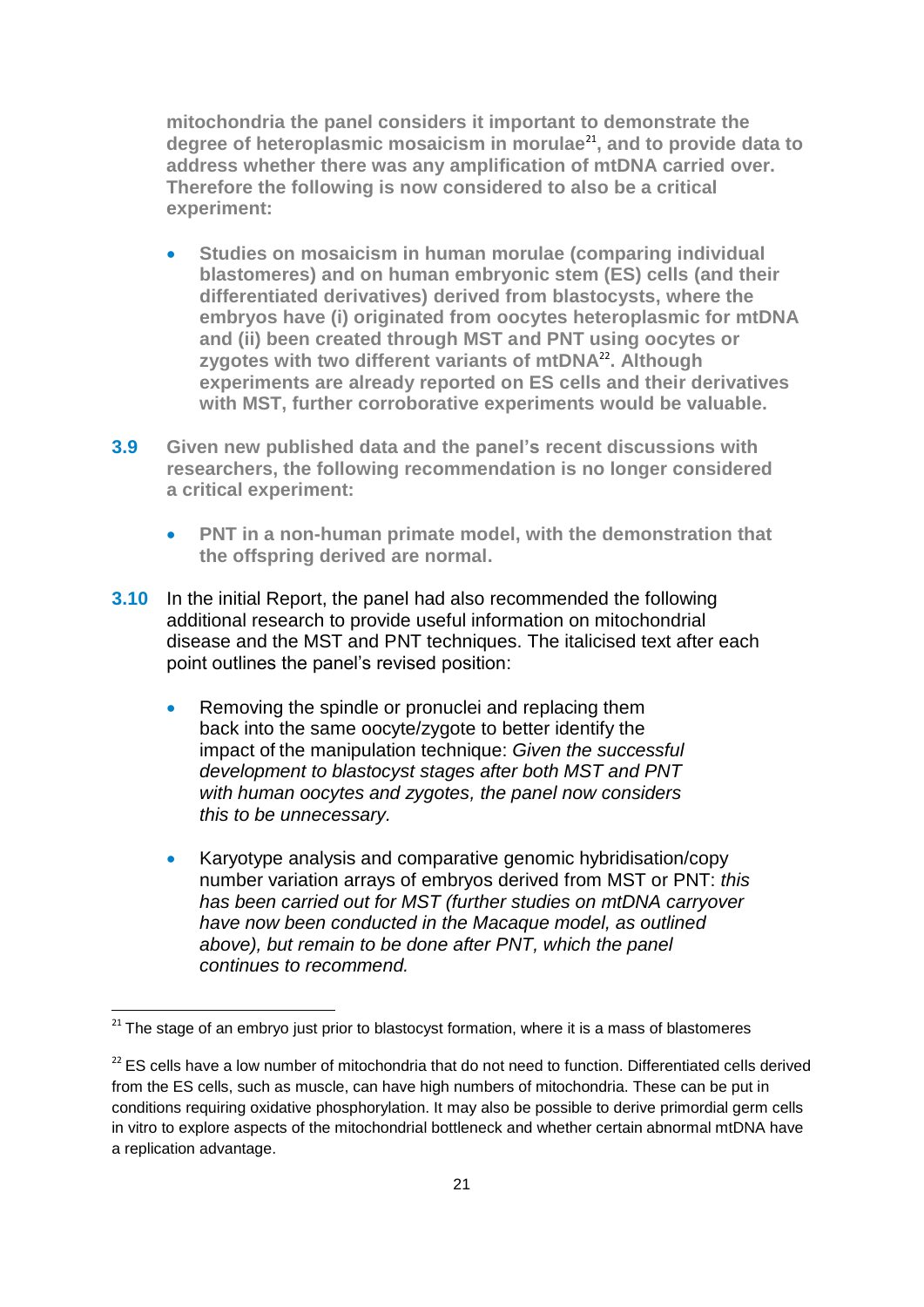- Detailed analysis of epigenetic modifications and gene expression, with a range of markers for blastocyst cell types or embryos derived from MST or PNT: *this has been carried out for MST (further studies on mtDNA carryover have now been conducted in the Macaque model, as outlined above), but remain to be done after PNT, which the panel continues to recommend.*
- MST on unfertilised human oocytes that have abnormal mtDNA and PNT on fertilised oocytes that have abnormal mtDNA : *the panel considers that this might be useful to perform, especially if any evidence arises to suggest a specific mtDNA mutation may have a replicative advantage, but the panel now recognises that it may be very impractical to obtain sufficient numbers of oocytes or zygotes with mutant mtDNA for research.*
- Similar experiments using induced pluripotent stem (iPS) cells derived from patients carrying different mtDNA mutations<sup>23</sup>: *the panel continues to recommend this is carried out.*
- Further studies on the mtDNA carryover in a non-human primate model into the possible heteroplasmy of tissues in the fetus. The possibility of carryover of even a small percentage of abnormal mtDNA, means that any females born from MST or PNT should be considered at risk of transmitting the disease to their offspring: *Some relevant experiments have now been published on this, notably by Lee et al, (2012) in the Macaque. On the basis of these, the panel recommends that further experiments are carried out to address this issue with human material, along the lines suggested below in 3.10.*
- Further studies on vitrifying zygotes created through PNT: *the panel continues to recommend this is carried out.*
- **3.11** The following additional research is also now recommended to provide useful information on mitochondrial disease and the MST and PNT techniques:
	- Tests for heteroplasmy should be carried out on primordial germ cells obtained from human ES cells derived from blastocysts created through MST and PNT where the oocytes had variant or abnormal mtDNA. If primordial germ cell derivation is not possible or limitations in the model undermine its utility, clonal analysis of single cell-derived human ES cells could be used. Comparisons beginning with blastocysts known to be heteroplasmic for variant or abnormal mtDNA would be informative.

 $\overline{a}$ 

 $^{23}$  It is not possible for iPS cells to provide information on mitochondrial behaviour in the early embryo.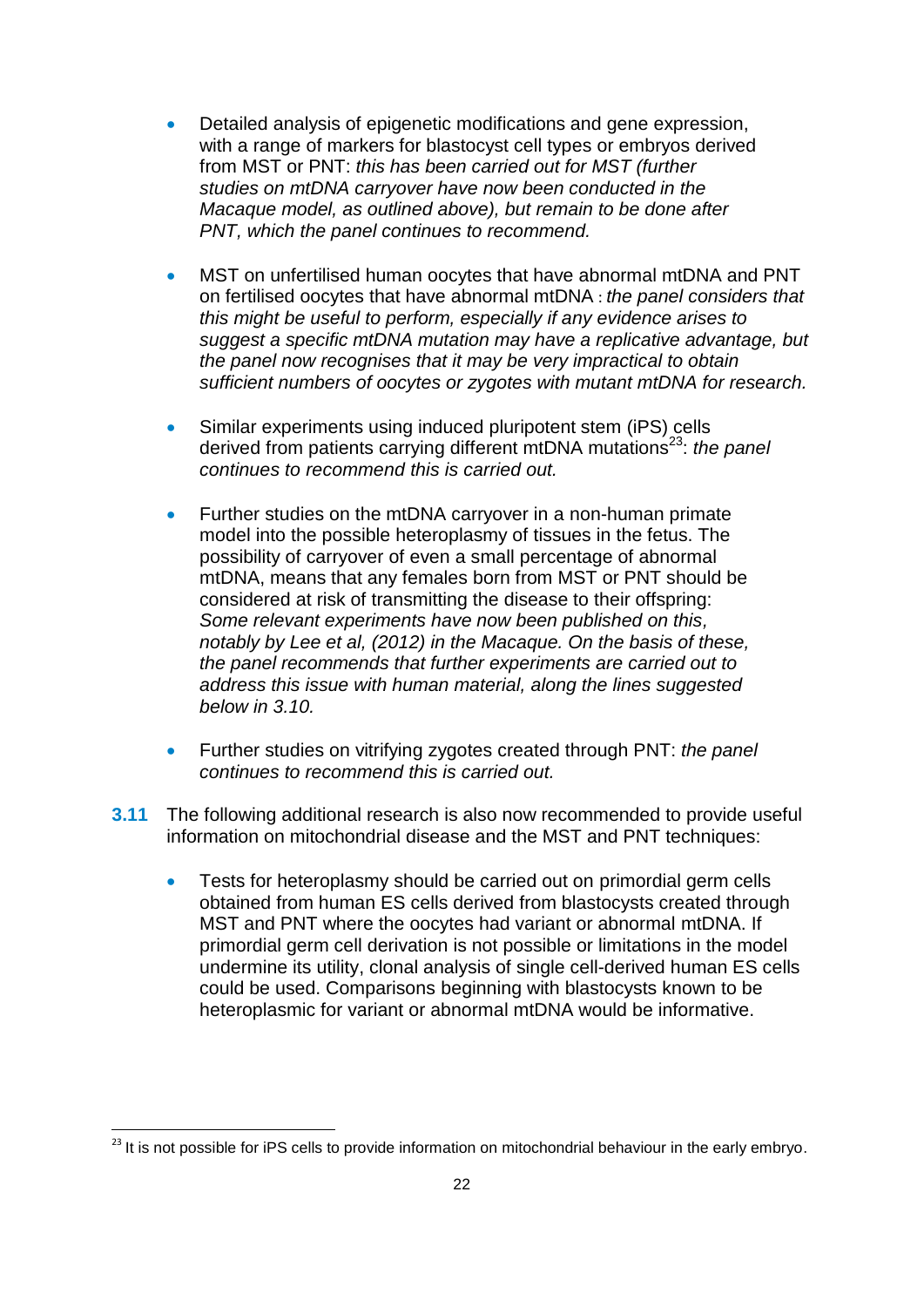# **Annex A: Methodology of review**

- **1.** The Human Fertilisation and Embryology Authority (HFEA) agreed to a request from the Secretary of State for Health, in December 2012, to provide an updated view on the science to support the assessment of the efficacy and safety of pro-nuclear transfer and maternal spindle transfer techniques.
- **2.** In order to carry out this review, the HFEA convened a small panel to collate and summarise the current state of expert understanding on the efficacy and safety of pro-nuclear transfer and maternal spindle transfer techniques. Panel members, the majority of whom sat on the panel which produced the 2011 review, were selected for their broad-ranging scientific and clinical expertise, and for having no direct interests in the outcome of the review.
- **3.** Membership of the panel:
	- Professor Neva Haites (chair), University of Aberdeen
	- Professor Peter Braude, King's College London
	- Dr Paul De Sousa, University of Edinburgh
	- Professor Robin Lovell-Badge, Medical Research Council National Institute for Medical Research
	- Professor Anneke Lucassen, University of Southampton and formerly Human Genetics Commission
- **4.** The panel put out a call for evidence on 4 January 2013. It asked for scientific evidence from experts in any relevant field on the safety or efficacy of pronuclear transfer and maternal spindle transfer techniques to avoid the transmission of mitochondrial disease, including published studies (published since March 2011), unpublished research or statements from individuals or organisations, to be submitted by 18 January 2013.
- **5.** The call for evidence was sent directly to more than 30 experts in the field and to 25 professional bodies; the majority of whom had been sent the call for evidence for the original review. Recipients were invited to circulate the call to colleagues.
- **6.** The Core Panel then reviewed the submitted evidence and spoke to the following researchers for additional information and clarification, via teleconferences on 30 January and 12 February:
	- Dr Mary Herbert, Professor Alison Murdoch and Professor Douglas Turnbull, Newcastle University
	- Dr Shoukhrat Mitalipov, Oregon Health and Science University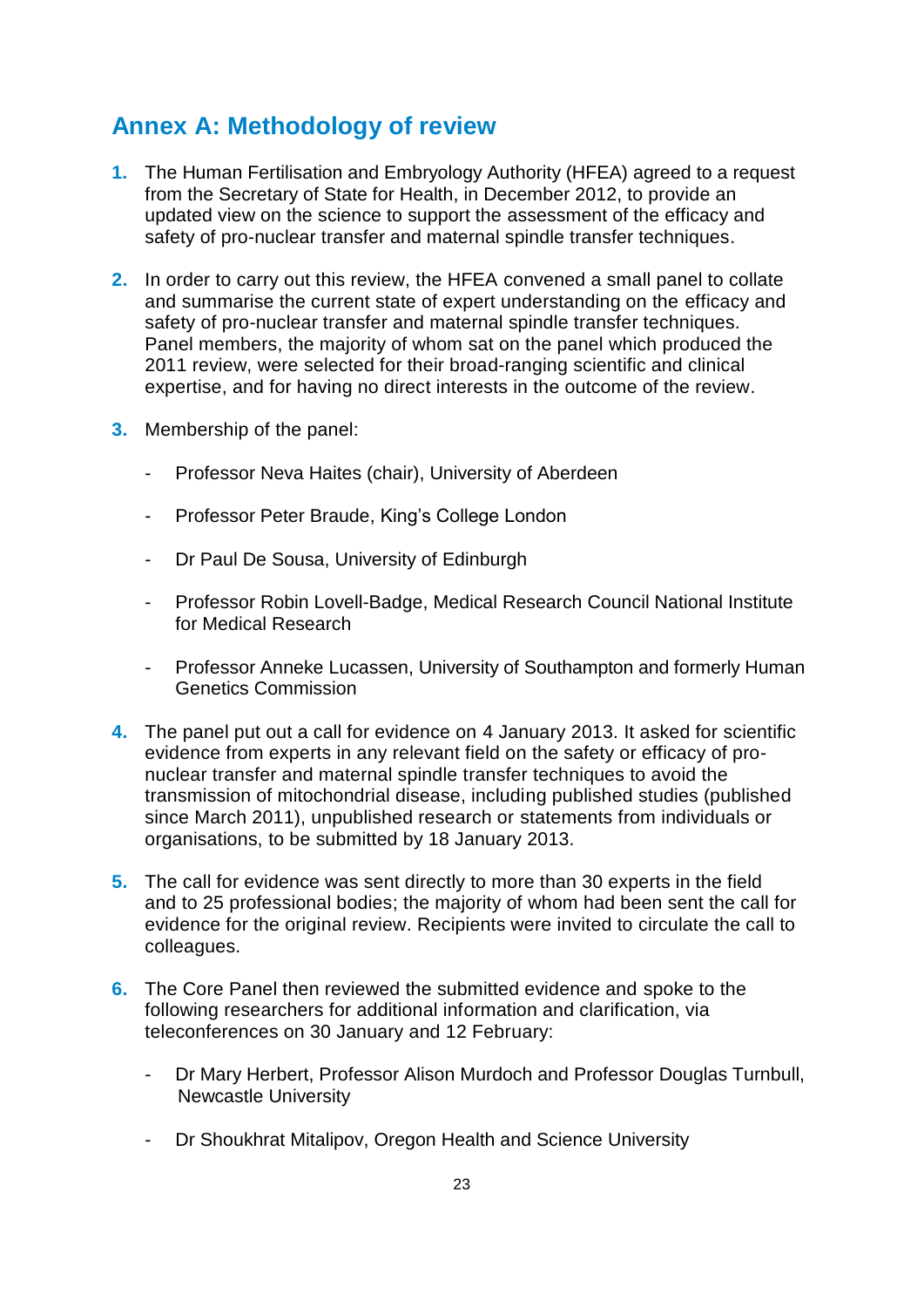- Dr Dieter Egli and Dr Daniel Paull, The New York Stem Cell Foundation **Laboratory**
- Professor Michio Hirano, Columbia University
- **7.** Annex B lists the written evidence reviewed by the panel.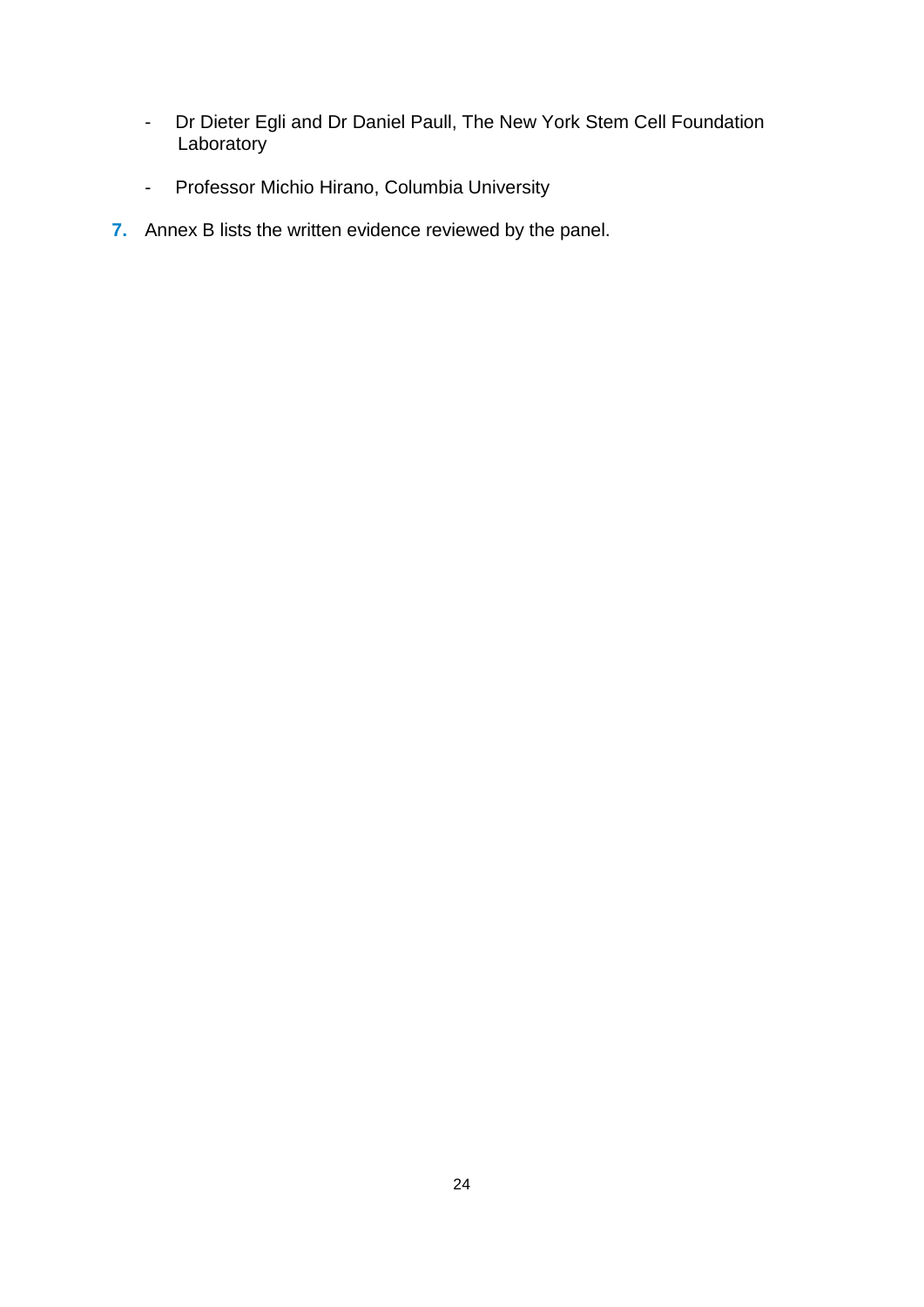# **Annex B: Evidence reviewed**

### **1. Statements**

- A statement from Dr David King, Director of Human Genetics Alert
- A statement from The Wellcome Trust
- A statement from Joanna Poulton (Professor and Hon Consultant in Mitochondrial Genetics, University of Oxford), Joerg P Burgstaller (IFA Tulln and University of Veterinary Medicine Vienna) and Iain G. Johnston (Imperial College London)
- A confidential statement regarding 'Progress towards experiments requested in the HFEA Core Panel Scientific Review' 'from Alison Murdoch, Mary Herbert and Doug Turnbull, Newcastle University

### **2. Published articles and reports (submitted)**

- Paull, D, et al (2013) "Nuclear genome transfer in human oocytes eliminates mitochondrial DNA variants." Nature 31;493(7434):632-7.
- Treff, N. R. et al (2012) "Blastocyst preimplantation genetic diagnosis (PGD) of a mitochondrial DNA disorder." Fertil Steril. 98(5):1236-40.

### **3. Published articles and reports (identified by panel members)**

- Amarnath, D. et al. (2011) "Nuclear–cytoplasmic incompatibility and inefficient development of pig–mouse cytoplasmic hybrid embryos." Reproduction 142 295–307.
- Jiang, Y. et al. (2011) "Interspecies Somatic Cell Nuclear Transfer Is Dependent on Compatible Mitochondrial DNA and Reprogramming Factors." PLoS ONE 6(4): e14805.
- Kemp, J.P. et al. (2011) "Nuclear factors involved in mitochondrial translation cause a subgroup of combined respiratory chain deficiency." Brain 134; 183 195.
- Lee, H-S. et al. (2012) "Rapid mitochondrial DNA segregation in primate preimplantation embryos precedes somatic and germline bottleneck." Cell Rep. 1(5): 506–515.